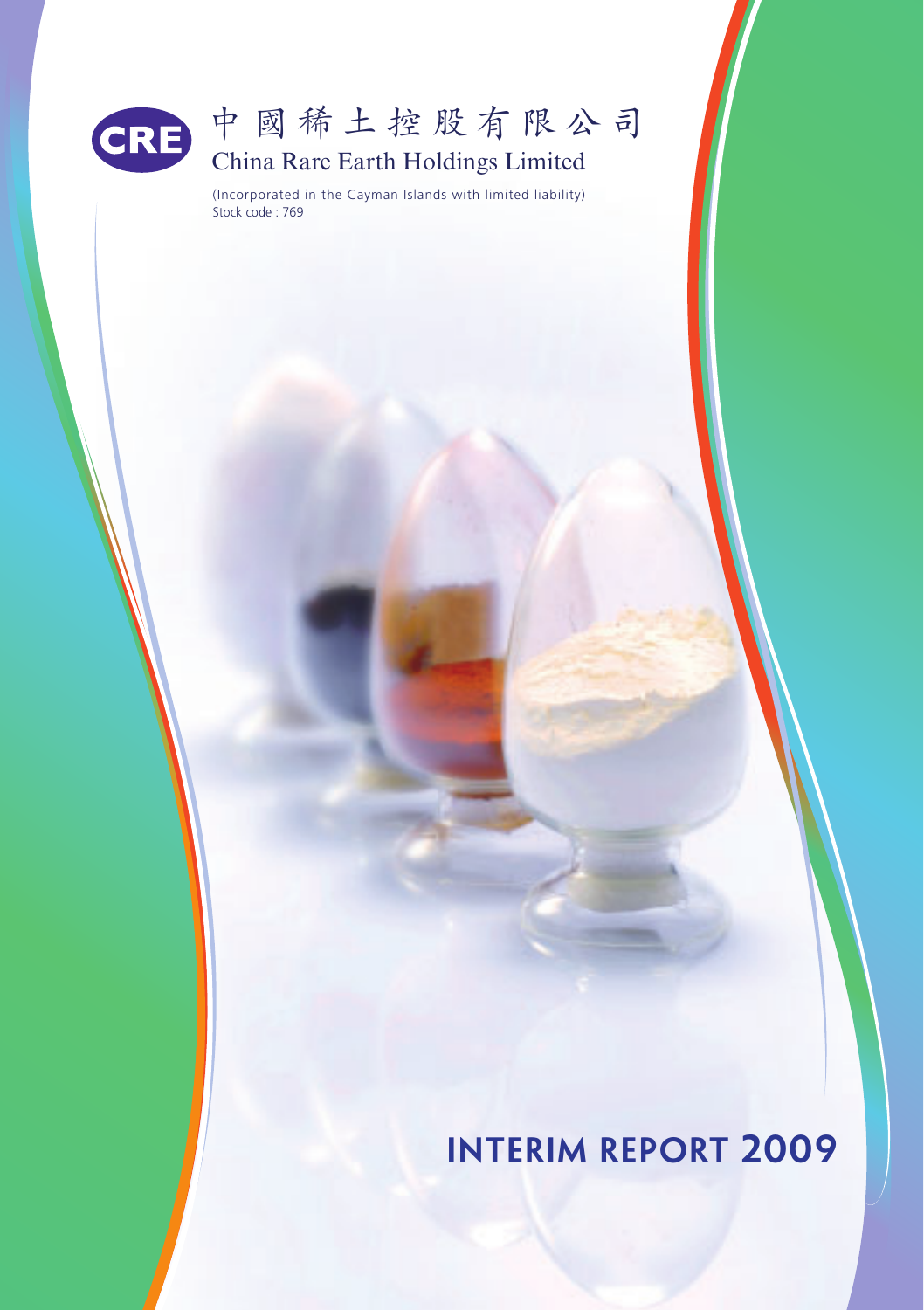## **CORPORATE INFORMATION**

### **DIRECTORS**

Executive Directors Mr Jiang Quanlong (Chairman) Ms Qian Yuanying (Deputy Chairman) Ms Xu Panfeng Mr Jiang Cainan

Independent Non-executive Directors Mr Liu Yujiu Mr Huang Chunhua Mr Jin Zhong

## **AUDIT COMMITTEE**

Mr Liu Yujiu Mr Huang Chunhua Mr Jin Zhong

#### **REMUNERATION COMMITTEE**

Mr Jiang Quanlong Mr Liu Yujiu Mr Huang Chunhua Mr Jin Zhong

#### **COMPANY SECRETARY**

Mr Law Lap Tak

#### **REGISTERED OFFICE**

Cricket Square Hutchins Drive P.O. Box 2681 Grand Cayman KY1-1111 Cayman Islands

#### **HEAD OFFICE AND PRINCIPAL**

**PLACE OF BUSINESS** Yixing Jiangsu Province, PRC

## **PLACE OF BUSINESS IN HONG KONG**

15/F, Club Lusitano 16 Ice House Street, Central Hong Kong

## **HONG KONG LEGAL ADVISERS** Chiu & Partners

**AUDITORS** CCIF CPA Limited

#### **PRINCIPAL BANKERS PRC**

Bank of China Industrial & Commercial Bank of China China Construction Bank China Merchants Bank

### **Hong Kong**

Standard Chartered Bank BNP Paribas Citic Ka Wah Bank Limited Bank of China Nanyang Commercial Bank, Limited

#### **PRINCIPAL SHARE REGISTRAR AND TRANSFER OFFICE**

Butterfield Fulcrum Group (Cayman) Limited Butterfield House, 68 Fort Street P.O. Box 705, George Town Grand Cayman Cayman Islands

## **HONG KONG BRANCH SHARE REGISTRAR AND TRANSFER OFFICE**

Computershare Hong Kong Investor Services Limited 17th Floor, Hopewell Centre 183 Queen's Road East Hong Kong

#### **INTERNET WEBSITE**

www.creh.com.hk

**STOCK CODE ON THE STOCK EXCHANGE OF HONG KONG LIMITED** 769

**PUBLIC RELATIONS CONSULTANT** Strategic Financial Relations Limited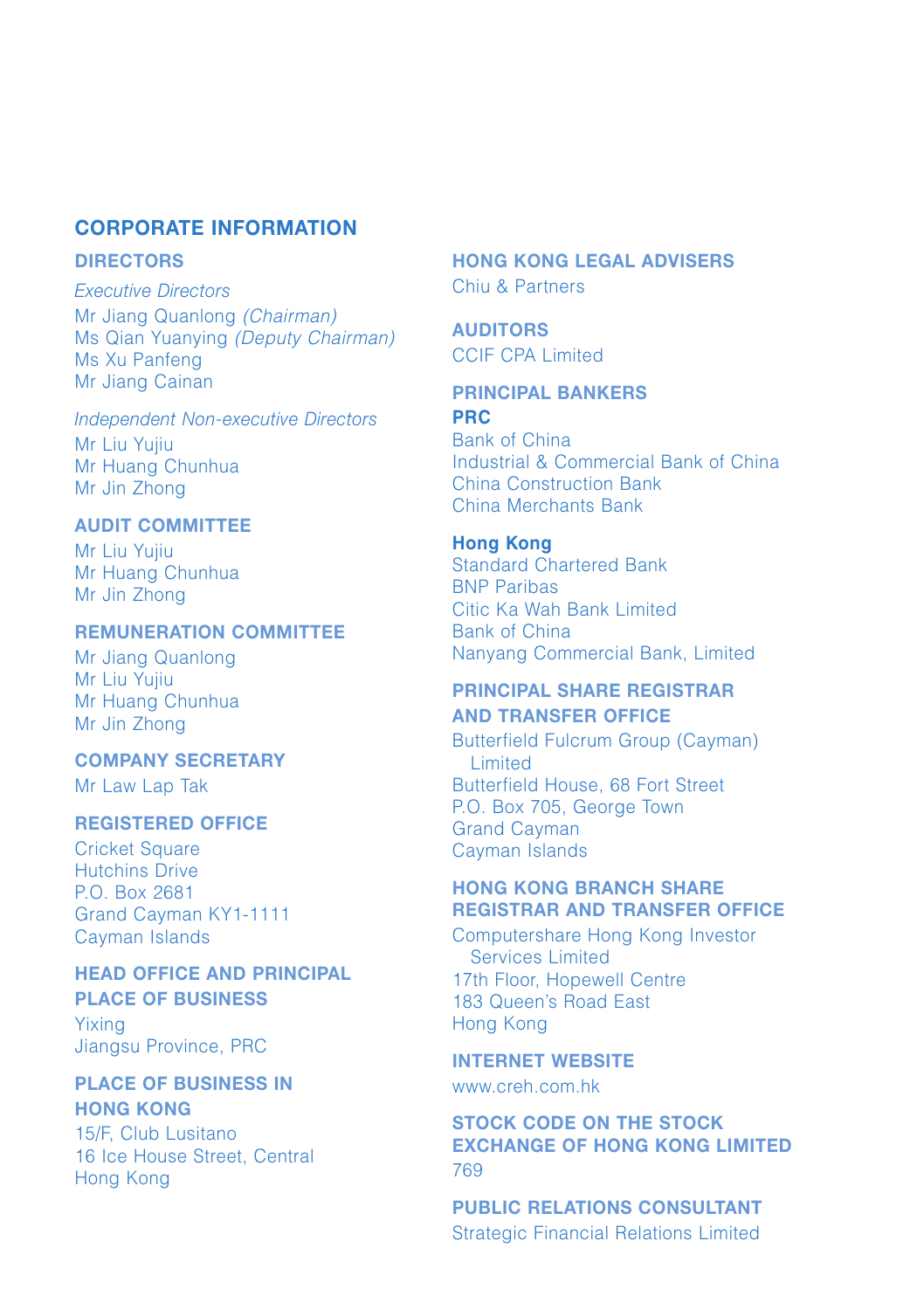## **INTERIM RESULTS**

The Board of Directors (the "Board") of China Rare Earth Holdings Limited (the "Company") is pleased to announce the unaudited consolidated interim results of the Company and its subsidiaries (the "Group") for the six months ended 30 June 2009 together with the comparative figures for the corresponding period in 2008 as follows:

 **For the six months**

## **CONSOLIDATED INCOME STATEMENT**

|                                                                                                                                              |             |                                                              | ended 30 June                                                   |  |  |
|----------------------------------------------------------------------------------------------------------------------------------------------|-------------|--------------------------------------------------------------|-----------------------------------------------------------------|--|--|
|                                                                                                                                              | <b>Note</b> | 2009<br><b>HK\$'000</b><br>(Unaudited)                       | 2008<br>HK\$'000<br>(Unaudited)                                 |  |  |
| Turnover<br>Cost of sales                                                                                                                    | (3)         | 499,943<br>(414, 488)                                        | 783,880<br>(497, 026)                                           |  |  |
| <b>Gross profit</b><br>Interest income<br>Selling and distribution expenses<br>Administrative expenses<br>Other income, net<br>Finance costs | (4)         | 85,455<br>6,907<br>(14, 273)<br>(27, 694)<br>100<br>(9, 453) | 286,854<br>4,551<br>(28, 033)<br>(18, 438)<br>49,411<br>(3,385) |  |  |
| Profit before taxation<br>Income tax                                                                                                         | (5)<br>(6)  | 41,042<br>(20, 437)                                          | 290,960<br>(66, 131)                                            |  |  |
| Profit for the period                                                                                                                        |             | 20,605                                                       | 224,829                                                         |  |  |
| Attributable to:<br>Equity shareholders of the Company<br><b>Minority interests</b>                                                          |             | 21,011<br>(406)                                              | 222,934<br>1,895                                                |  |  |
| Profit for the period                                                                                                                        |             | 20,605                                                       | 224,829                                                         |  |  |
| <b>Dividends</b>                                                                                                                             | (7)         |                                                              | 14,211                                                          |  |  |
| Earnings per share<br><b>Basic</b>                                                                                                           | (8)         | 1.48 cents                                                   | 15.69 cents                                                     |  |  |
| <b>Diluted</b>                                                                                                                               |             | 1.48 cents                                                   | 15.68 cents                                                     |  |  |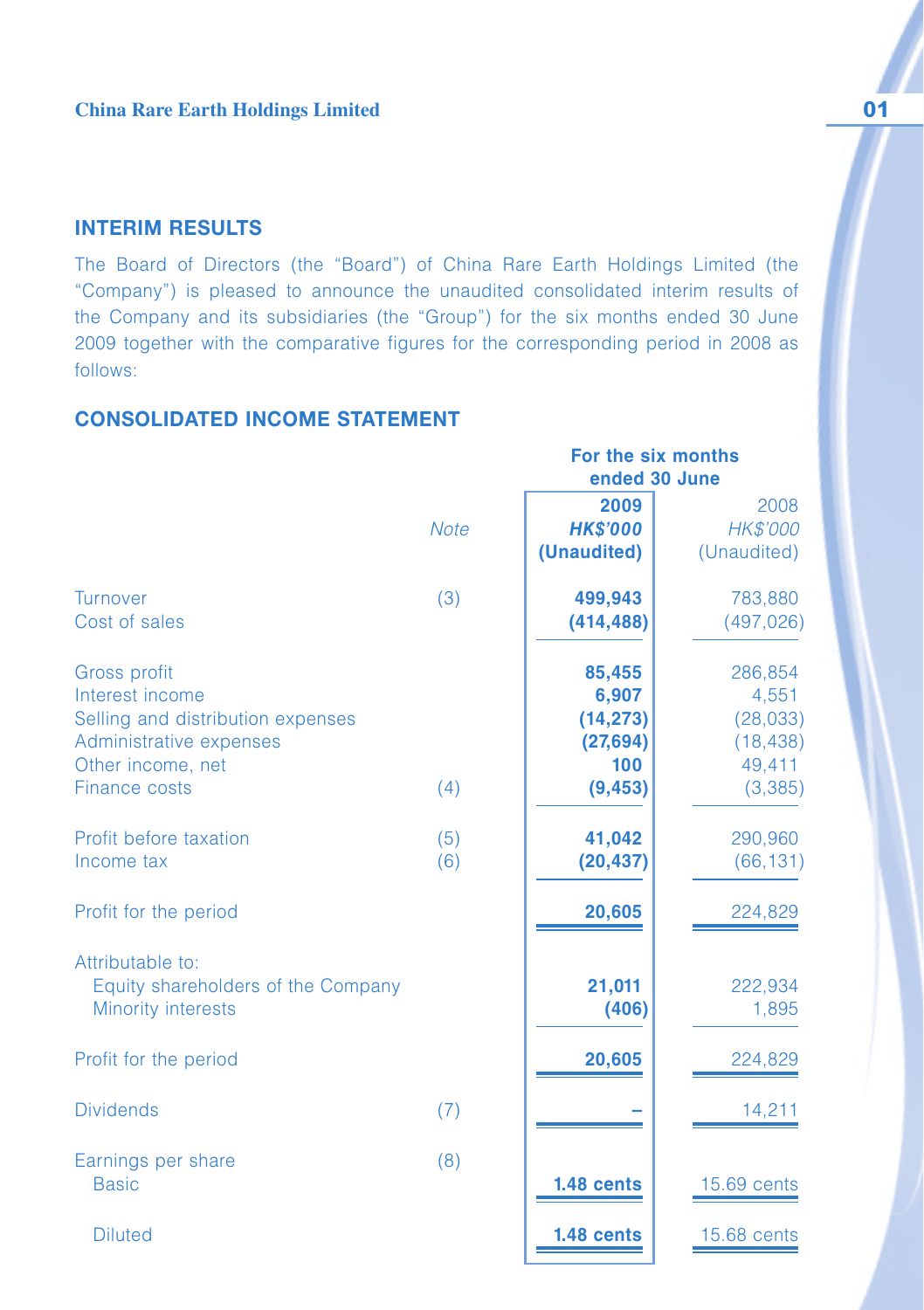## **CONSOLIDATED STATEMENT OF COMPREHENSIVE INCOME**

|                                               |                 | For the six months<br>ended 30 June |  |  |
|-----------------------------------------------|-----------------|-------------------------------------|--|--|
|                                               | 2009            | 2008                                |  |  |
|                                               | <b>HK\$'000</b> | <b>HK\$'000</b>                     |  |  |
|                                               | (Unaudited)     | (Unaudited)                         |  |  |
| Profit for the period                         | 20,605          | 224,829                             |  |  |
| Other comprehensive income for the period:    |                 |                                     |  |  |
| Exchange differences on translation of        |                 |                                     |  |  |
| financial statements of overseas subsidiaries |                 | 99,160                              |  |  |
| Total comprehensive income for the period     | 20,605          | 323,989                             |  |  |
| Attributable to:                              |                 |                                     |  |  |
| Equity shareholders of the Company            | 21,011          | 320,195                             |  |  |
| <b>Minority interests</b>                     | (406)           | 3,794                               |  |  |
| Total comprehensive income for the period     | 20,605          | 323,989                             |  |  |
|                                               |                 |                                     |  |  |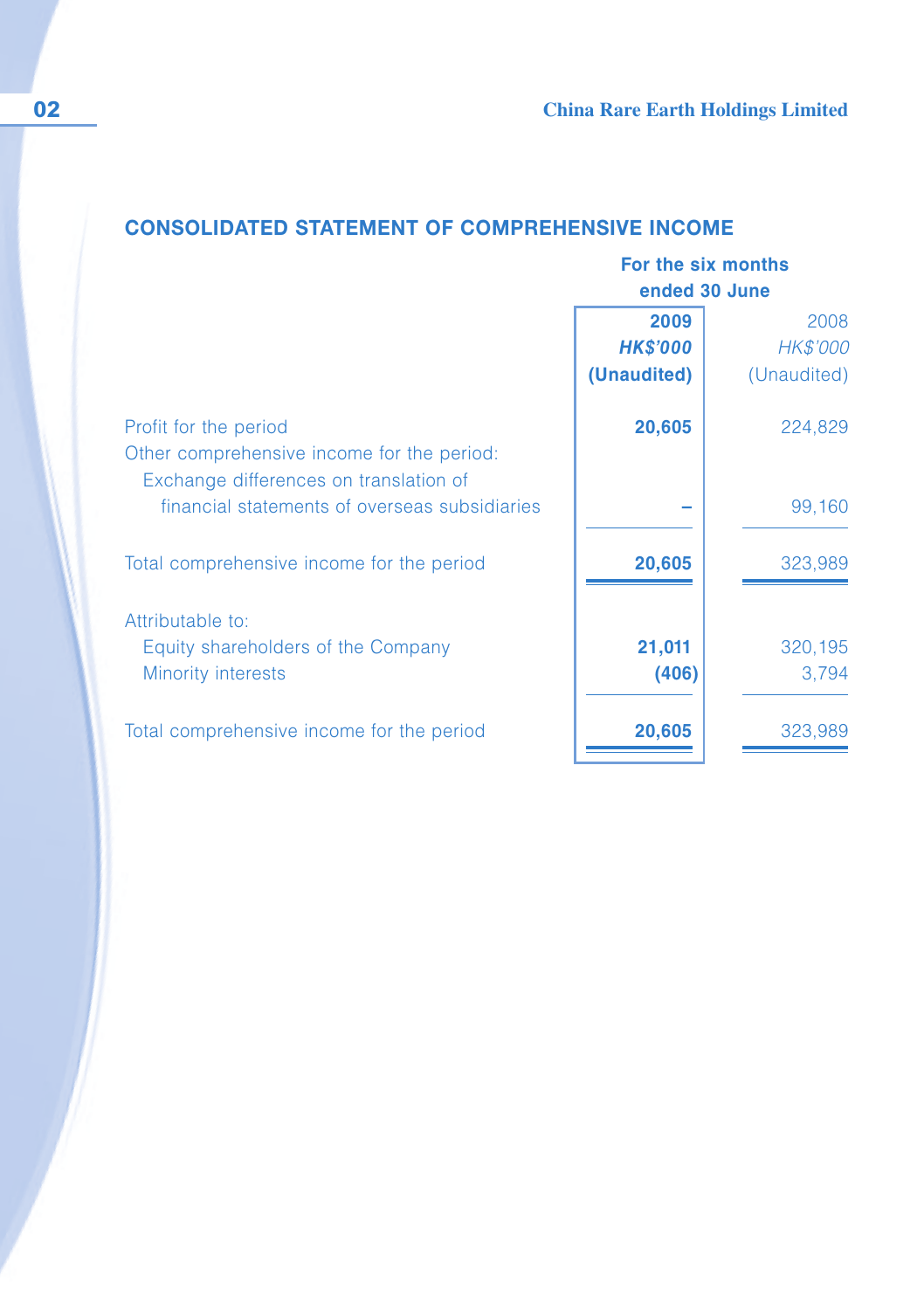## **CONSOLIDATED STATEMENT OF FINANCIAL POSITION**

|                                                                                                                                                                                                                                                                         | <b>Note</b> | 30 June<br>2009<br><b>HK\$'000</b><br>(Unaudited)                                           | 31 December<br>2008<br><b>HK\$'000</b><br>(Audited)                                         |
|-------------------------------------------------------------------------------------------------------------------------------------------------------------------------------------------------------------------------------------------------------------------------|-------------|---------------------------------------------------------------------------------------------|---------------------------------------------------------------------------------------------|
| Non-current assets<br>Goodwill<br>Property, plant and equipment<br>Prepaid lease payments                                                                                                                                                                               | (9)         | 85,843<br>668,096                                                                           | 85,843<br>715,124                                                                           |
| on land under operating leases<br>Intangible assets<br>Pledged bank deposit<br><b>Restricted bank balance</b><br>Deferred tax assets                                                                                                                                    | (10)        | 259,571<br>363,842<br>23,250<br>20,819                                                      | 262,444<br>379,014<br>15,000<br>22,678<br>20,432                                            |
|                                                                                                                                                                                                                                                                         |             | 1,421,421                                                                                   | 1,500,535                                                                                   |
| <b>Current assets</b><br>Prepaid lease payments<br>on land under operating leases<br>Inventories<br>Trade and other receivables<br>Prepayments and deposits<br>Tax recoverable<br>Pledged bank deposits<br><b>Restricted bank balances</b><br>Cash and cash equivalents | (11)        | 5,746<br>285,100<br>376,911<br>46,372<br>17,232<br>127,298<br>4,536<br>860,530<br>1,723,725 | 5,746<br>308,837<br>412,019<br>70,042<br>27,799<br>119,797<br>4,309<br>765,252<br>1,713,801 |
| <b>Current liabilities</b><br>Trade payables<br>Accruals and other payables                                                                                                                                                                                             | (12)        | 108,747<br>69,798                                                                           | 116,189<br>97,120                                                                           |
| Amounts due to directors<br>Bank borrowings due within one year<br>Tax payable<br>Deferred consideration payables                                                                                                                                                       | (13)        | 778<br>167,452<br>8,457                                                                     | 667<br>140,123<br>9,712                                                                     |
| for acquisition of subsidiaries                                                                                                                                                                                                                                         | (14)        |                                                                                             | 115,659                                                                                     |
|                                                                                                                                                                                                                                                                         |             | 355,232                                                                                     | 479,470                                                                                     |
| Net current assets                                                                                                                                                                                                                                                      |             | 1,368,493                                                                                   | 1,234,331                                                                                   |
| Total assets less current liabilities                                                                                                                                                                                                                                   |             | 2,789,914                                                                                   | 2,734,866                                                                                   |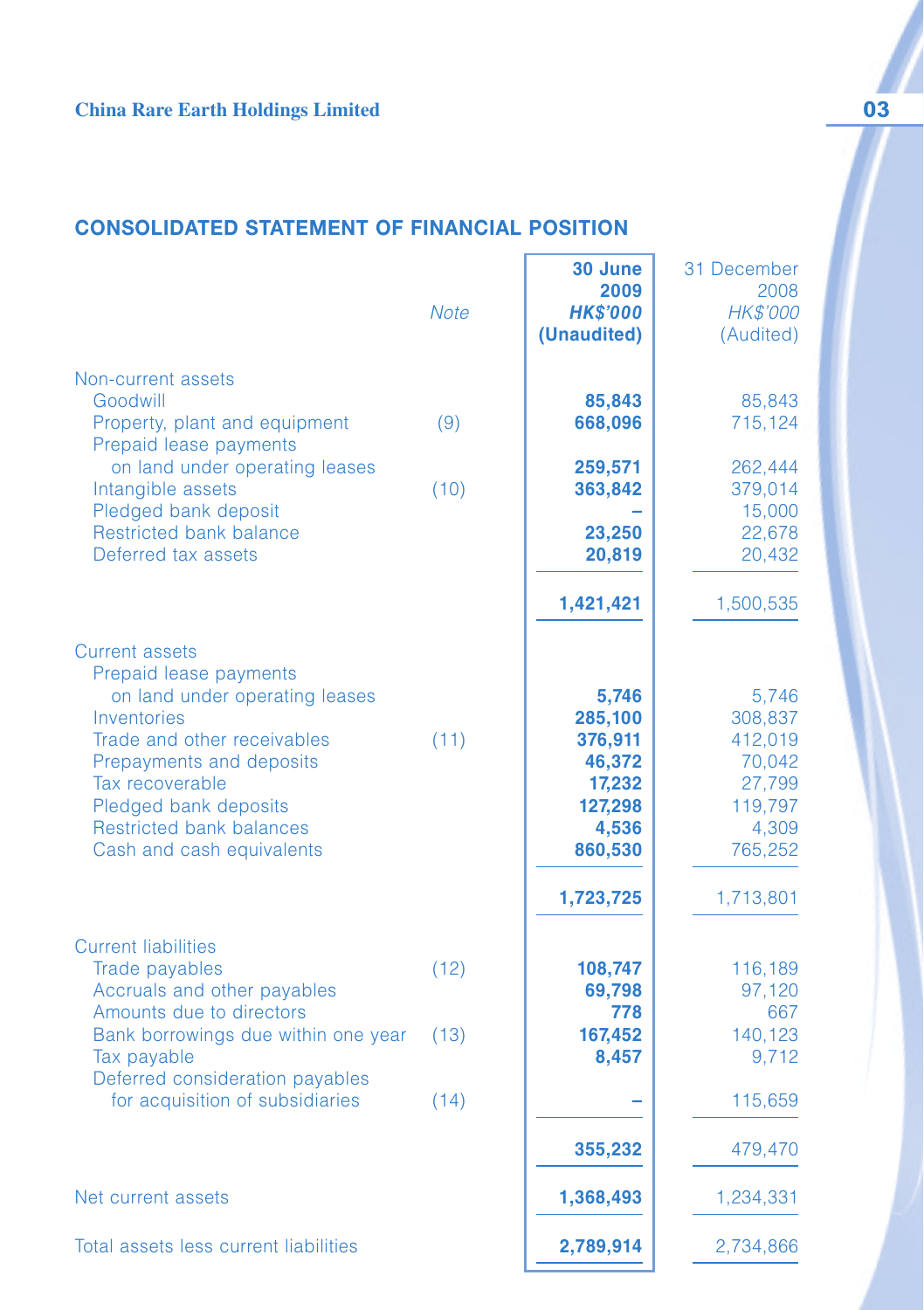## **CONSOLIDATED STATEMENT OF FINANCIAL POSITION** (Continued)

|                               | <b>Note</b> | 30 June<br>2009<br><b>HK\$'000</b><br>(Unaudited) | 31 December<br>2008<br>HK\$'000<br>(Audited) |
|-------------------------------|-------------|---------------------------------------------------|----------------------------------------------|
| Non-current liabilities       |             |                                                   |                                              |
| <b>Bank borrowings</b>        |             | 193,750                                           | 155,000                                      |
| Deferred tax liabilities      |             | 102,030                                           | 106,337                                      |
|                               |             | 295,780                                           | 261,337                                      |
| <b>NET ASSETS</b>             |             | 2,494,134                                         | 2,473,529                                    |
| <b>CAPITAL AND RESERVES</b>   |             |                                                   |                                              |
| Share capital                 |             | 142,114                                           | 142,114                                      |
| <b>Reserves</b>               |             | 2,323,264                                         | 2,302,253                                    |
| Equity attributable to equity |             |                                                   |                                              |
| shareholders of the Company   |             | 2,465,378                                         | 2,444,367                                    |
| <b>Minority interests</b>     |             | 28,756                                            | 29,162                                       |
| <b>TOTAL EQUITY</b>           |             | 2,494,134                                         | 2,473,529                                    |
|                               |             |                                                   |                                              |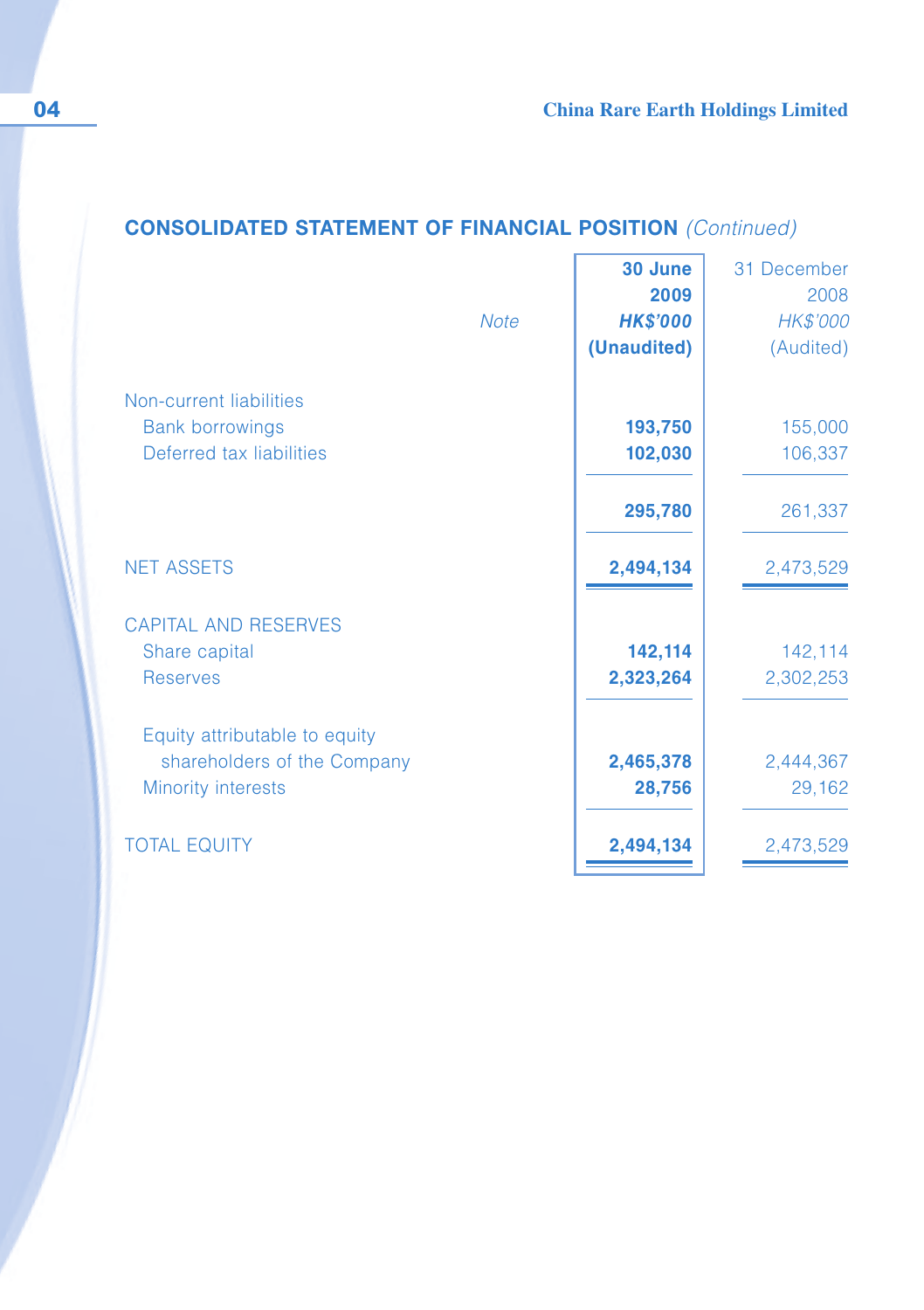## **CONSOLIDATED STATEMENT OF CHANGES IN EQUITY**

|                            | Attributable to equity shareholders of the Company |                 |          |                     |                  |                 |                 |                 |                 |                  |                 |
|----------------------------|----------------------------------------------------|-----------------|----------|---------------------|------------------|-----------------|-----------------|-----------------|-----------------|------------------|-----------------|
|                            |                                                    |                 |          | <b>Building</b>     |                  |                 | <b>Exchange</b> |                 |                 |                  |                 |
|                            | <b>Share</b>                                       | <b>Share</b>    |          | Capital revaluation | <b>Statutory</b> | <b>Dividend</b> | translation     | <b>Retained</b> |                 | <b>Minority</b>  | <b>Total</b>    |
|                            | capital                                            | premium         | reserve  | reserve             | reserves         | reserve         | reserve         | profits         | <b>Total</b>    | <b>interests</b> | equity          |
|                            | <b>HK\$'000</b>                                    | <b>HK\$'000</b> | HK\$'000 | <b>HK\$'000</b>     | <b>HK\$'000</b>  | <b>HK\$'000</b> | <b>HK\$'000</b> | <b>HK\$'000</b> | <b>HK\$'000</b> | HK\$'000         | <b>HK\$'000</b> |
| At 1 January 2009          | 142,114                                            | 1,152,531       | 22,348   | 29,796              | 138,307          |                 | 278,469         | 680,802         | 2,444,367       | 29,162           | 2,473,529       |
| Profit for the period      |                                                    |                 |          |                     |                  |                 |                 | 21,011          | 21,011          | (406)            | 20,605          |
| Other comprehensive        |                                                    |                 |          |                     |                  |                 |                 |                 |                 |                  |                 |
| income for the period      |                                                    |                 |          | (1, 434)            |                  |                 |                 | 1,434           |                 |                  |                 |
| Total comprehensive        |                                                    |                 |          |                     |                  |                 |                 |                 |                 |                  |                 |
| income for the period      |                                                    |                 |          | (1,434)             |                  |                 |                 | 22,445          | 21,011          | (406)            | 20,605          |
| Appropriations to          |                                                    |                 |          |                     |                  |                 |                 |                 |                 |                  |                 |
| statutory reserves         |                                                    |                 |          |                     | 1,416            |                 |                 | (1,416)         |                 |                  |                 |
|                            |                                                    |                 |          |                     |                  |                 |                 |                 |                 |                  |                 |
| At 30 June 2009            | 142,114                                            | 1,152,531       | 22,348   | 28,362              | 139,723          |                 | 278,469         | 701,831         | 2,465,378       | 28,756           | 2,494,134       |
|                            |                                                    |                 |          |                     |                  |                 |                 |                 |                 |                  |                 |
| At 1 January 2008          | 142,114                                            | 1,152,531       | 22,348   |                     | 117,962          | 56,846          | 143,561         | 886,330         | 2,521,692       | 28,232           | 2,549,924       |
| Profit for the period      |                                                    |                 |          |                     |                  |                 |                 | 222,934         | 222,934         | 1,895            | 224,829         |
| Other comprehensive        |                                                    |                 |          |                     |                  |                 |                 |                 |                 |                  |                 |
| income for the period      |                                                    |                 |          |                     |                  |                 | 97.261          |                 | 97,261          | 1.899            | 99,160          |
| <b>Total comprehensive</b> |                                                    |                 |          |                     |                  |                 |                 |                 |                 |                  |                 |
| income for the period      |                                                    |                 |          |                     |                  |                 | 97,261          | 222,934         | 320,195         | 3,794            | 323,989         |
| Final dividend paid        |                                                    |                 |          |                     |                  |                 |                 |                 |                 |                  |                 |
| for 2007                   |                                                    |                 |          |                     |                  | (56, 846)       |                 |                 | (56, 846)       |                  | (56, 846)       |
| Dividend set aside         |                                                    |                 |          |                     |                  | 14,211          |                 | (14,211)        |                 |                  |                 |
| Appropriations to          |                                                    |                 |          |                     |                  |                 |                 |                 |                 |                  |                 |
| statutory reserves         |                                                    |                 |          |                     | 7,729            |                 |                 | (7, 729)        |                 |                  |                 |
| At 30 June 2008            | 142,114                                            | 1,152,531       | 22,348   |                     | 125,691          | 14,211          | 240,822         | 1,087,324       | 2,785,041       | 32,026           | 2,817,067       |

### Note:

Under the Companies Law (1998 Revision) of the Cayman Islands, the share premium account is distributable to the shareholders of the Company provided that immediately following the date on which the dividend is proposed to be distributed, the Company will be in a position to pay off its debts as they fall due in the ordinary course of business.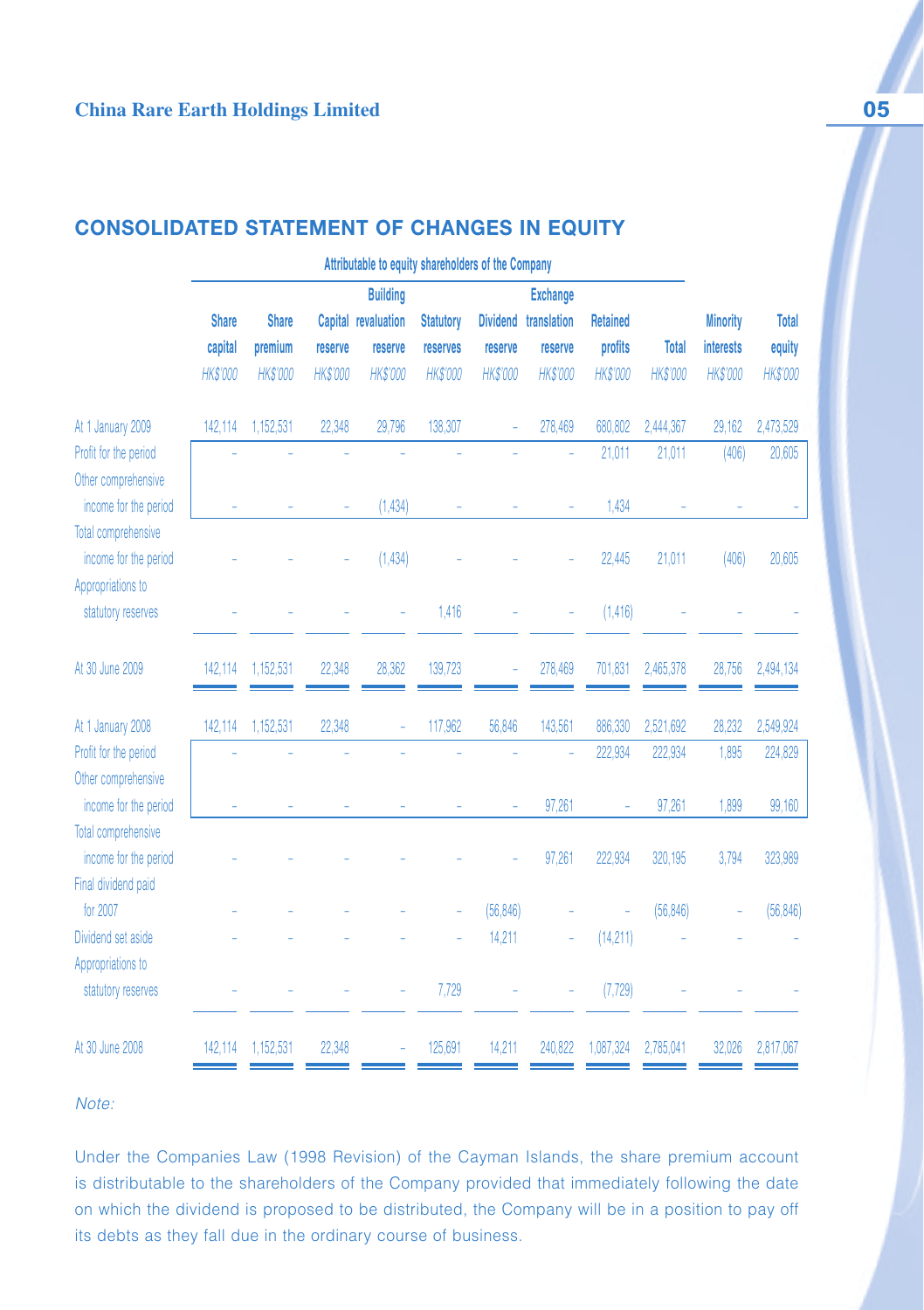## **CONDENSED CONSOLIDATED STATEMENT OF CASH FLOWS**

|                                                                                     | For the six months |             |  |
|-------------------------------------------------------------------------------------|--------------------|-------------|--|
|                                                                                     | ended 30 June      |             |  |
|                                                                                     | 2009               | 2008        |  |
|                                                                                     | <b>HK\$'000</b>    | HK\$'000    |  |
|                                                                                     | (Unaudited)        | (Unaudited) |  |
| Net cash generated from operating activities                                        | 141,052            | 193,078     |  |
| Net cash used in investing activities<br>Net cash generated from/(used in)          | (102, 400)         | (43,581)    |  |
| financing activities                                                                | 56,626             | (35, 717)   |  |
| Net increase in cash and cash equivalents<br>Cash and cash equivalents at beginning | 95,278             | 113,780     |  |
| of the period                                                                       | 765,252            | 651,992     |  |
| Effect of changes in exchange rate                                                  |                    | 44,549      |  |
| Cash and cash equivalents at end of the period                                      | 860,530            | 810,321     |  |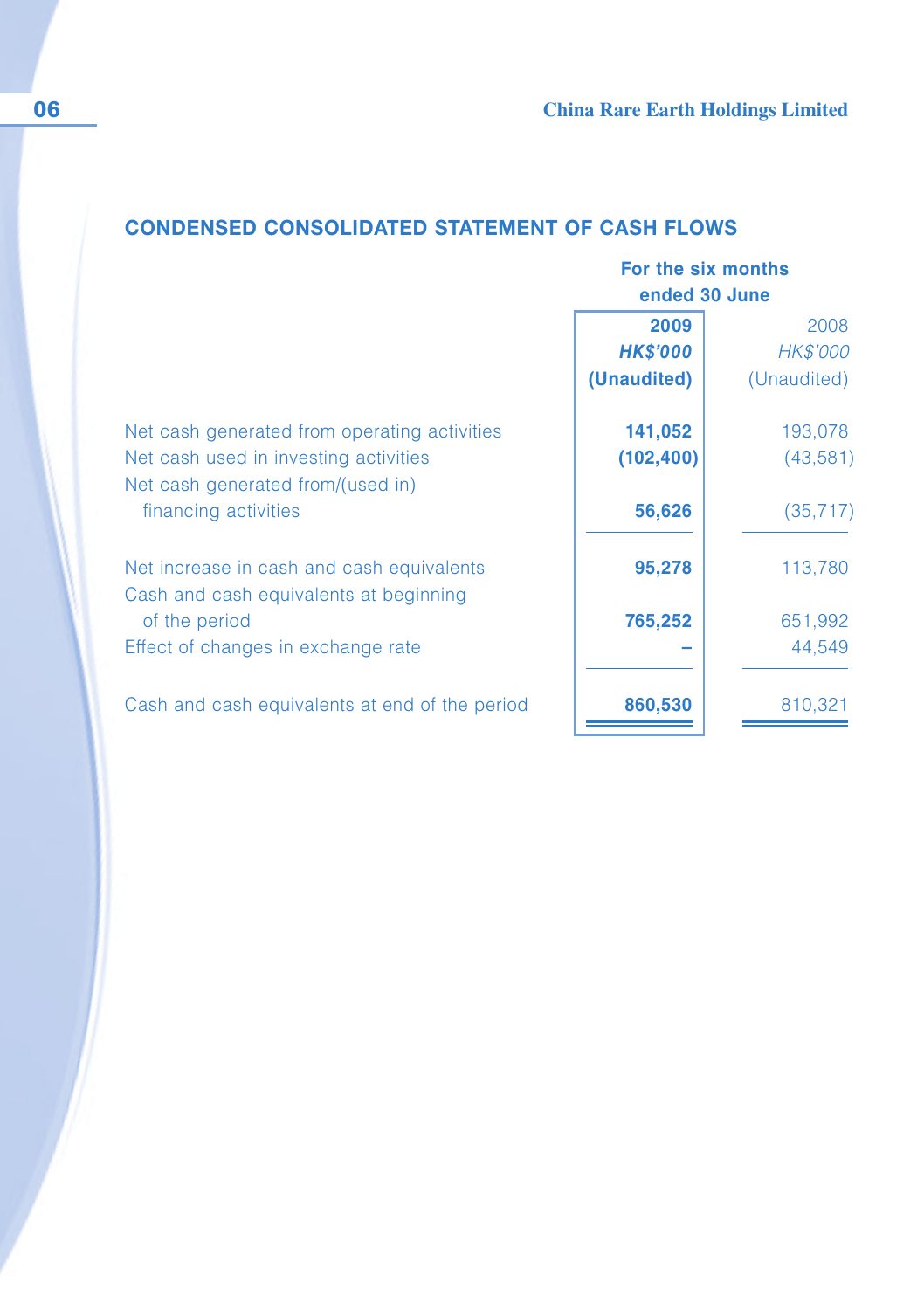## **NOTES TO THE CONDENSED CONSOLIDATED INTERIM FINANCIAL INFORMATION**

#### **1. BASIS OF PREPARATION AND CHANGES IN ACCOUNTING POLICIES**

The condensed consolidated interim financial information has been prepared in accordance with the applicable disclosure requirements set out in Appendix 16 to the Rules Governing the Listing of Securities on The Stock Exchange of Hong Kong Limited (the "Listing Rules") and with the Hong Kong Accounting Standard ("HKAS") 34 "Interim financial reporting" issued by the Hong Kong Institute of Certified Public Accountants ("HKICPA").

The condensed consolidated interim financial information does not include all the information and disclosure required in the annual financial statements, and should be read in conjunction with the Group's annual financial statements for the year ended 31 December 2008, which have been prepared in accordance with Hong Kong Financial Reporting Standards ("HKFRSs").

The accounting policies used in the condensed consolidated interim financial information are consistent with those followed in the preparation of the Group's annual financial statements for the year ended 31 December 2008, except for the accounting policy changes that are expected to be reflected in the annual financial statements for the year ending 31 December 2009. Details of these changes in accounting policies are set out below.

The HKICPA has issued a number of new standards, amendments and interpretations that are first effective for the current accounting period of the Group and the Company. Of these, the following developments are relevant to the Group's condensed consolidated interim financial information:

- HKFRS 8 "Operating segments"
- HKAS 1 (revised 2007) "Presentation of financial statements"
- Improvements to HKFRSs (2008)
- Amendments to HKAS 27 "Consolidated and separate financial statements cost of an investment in a subsidiary, jointly controlled entity or associate"
- Amendments to HKFRS 7 "Financial instruments: Disclosures improving disclosures about financial instruments"
- Amendments to HKFRS 2 "Share-based payment vesting conditions and cancellations"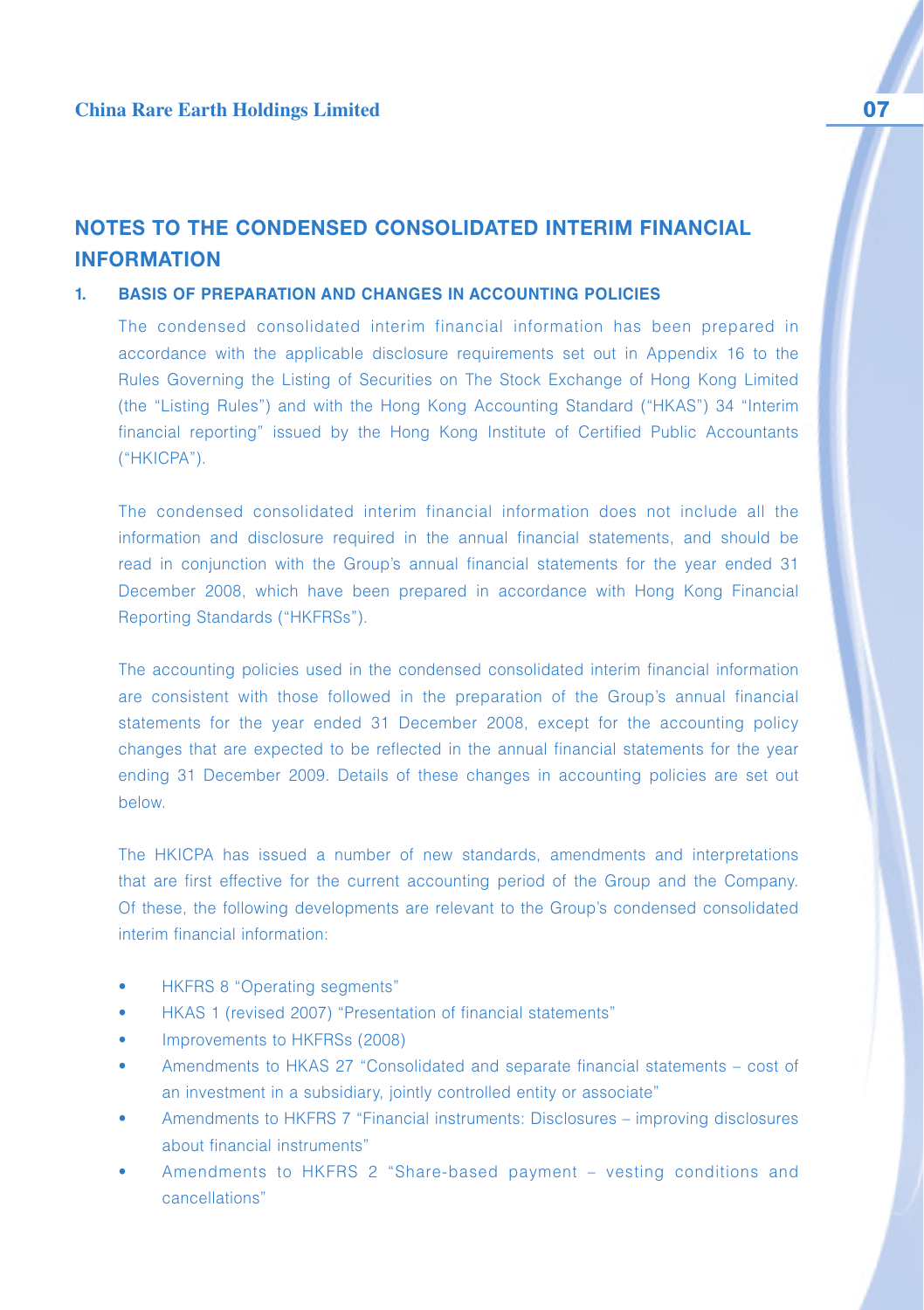#### **1. BASIS OF PREPARATION AND CHANGES IN ACCOUNTING POLICIES** (Continued)

The key impact of these developments on the condensed consolidated interim financial information is as follows:

- HKFRS 8 requires segment disclosures to be based on the way that the Group's chief operation decision maker regards and manages the Group. The adoption of HKFRS 8 has resulted in the basis presentation of segment information in a manner that is more consistent with internal reporting provided to the Group's most senior executive management. It has no material effect on the condensed consolidated interim financial information of the Group for the current or prior accounting periods.
- As a result of adoption of HKAS 1 (revised 2007), details of changes in equity during the period arising from transactions with equity shareholders in their capacity as such have been presented separately from all other income and expenses in a revised consolidated statement of changes in equity. All other items of income and expenses are presented in the consolidated income statement, if they are recognised as part of profit or loss for the period, or otherwise in a new primary statement, the consolidated statement of comprehensive income. This change in presentation has no effect on reported profit and loss, total income and expense or net assets for the period presented.

The application of other new standards, amendments and interpretations have no material impact on the results and the financial position of the Group for the current or prior accounting periods. Accordingly, no prior year adjustment is required.

The Group has not early applied any new standards, amendments and interpretations that have been issued but are not yet effective for the six months ended 30 June 2009. The directors of the Company anticipate that the application of these new standards, amendments and interpretations will have no material impact on the results and financial position of the Group.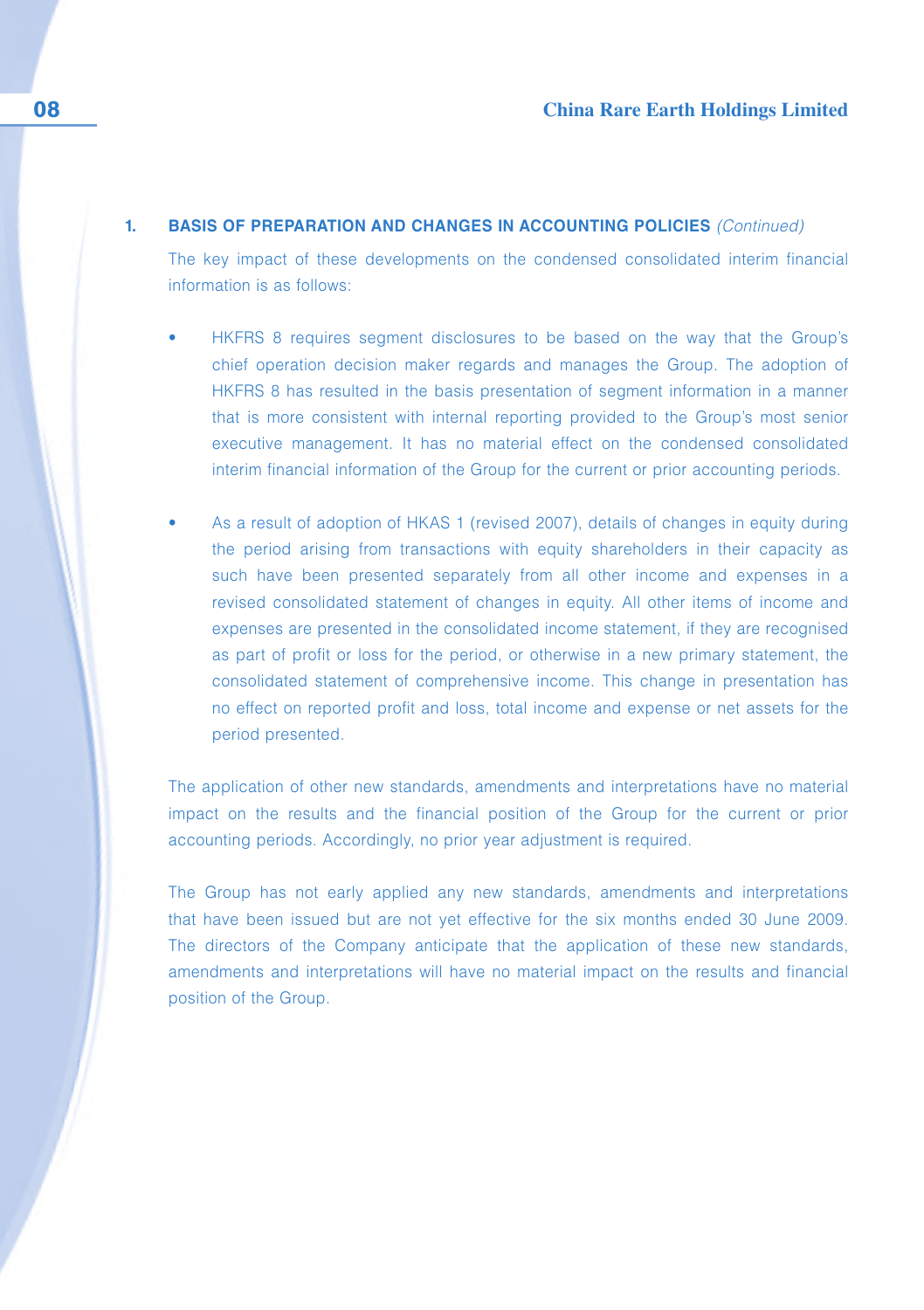#### **2. SEGMENT INFORMATION**

The Group manages its businesses by divisions, which are organised by business lines. On first-time adoption of HKFRS 8 and in a manner consistent with the way in which information is reported internally to Chief Executive Officer, who has been identified as the Group's chief operating decision maker, for the purposes of resource allocation and performance assessment, the Group has identified two reportable segments as follows:

- Rare Earth: The manufacture and sale of rare earth products (including fluorescent products)
- Refractory: The manufacture and sale of refractory products (including high temperature ceramics products and magnesium grains)

|                                               | <b>Rare Earth</b> |                 | <b>Refractory</b> |                                  | <b>Total</b>    |           |
|-----------------------------------------------|-------------------|-----------------|-------------------|----------------------------------|-----------------|-----------|
|                                               |                   |                 |                   | For the six months ended 30 June |                 |           |
|                                               | 2009              | 2008            | 2009              | 2008                             | 2009            | 2008      |
|                                               | <b>HK\$'000</b>   | <b>HK\$'000</b> | <b>HK\$'000</b>   | <b>HK\$'000</b>                  | <b>HK\$'000</b> | HK\$'000  |
| Reportable segment<br>revenue (revenue from   |                   |                 |                   |                                  |                 |           |
| external customers)                           | 259,670           | 346,947         | 240,273           | 436,933                          | 499,943         | 783,880   |
| Reportable segment<br>profit (adjusted profit |                   |                 |                   |                                  |                 |           |
| before taxation)                              | 4,758             | 81,566          | 47,289            | 164,330                          | 52,047          | 245,896   |
| Interest income                               | 4,436             | 914             | 941               | 1,432                            | 5,377           | 2,346     |
| Finance costs                                 | (2,902)           | (3, 364)        |                   |                                  | (2,902)         | (3, 364)  |
| Depreciation and                              |                   |                 |                   |                                  |                 |           |
| amortisation                                  | (39, 216)         | (23,055)        | (26, 202)         | (22, 539)                        | (65, 418)       | (45, 594) |
| Income tax                                    | (8,531)           | (21, 844)       | (11, 906)         | (44,287)                         | (20, 437)       | (66, 131) |

#### **(a) Segment results, assets and liabilities**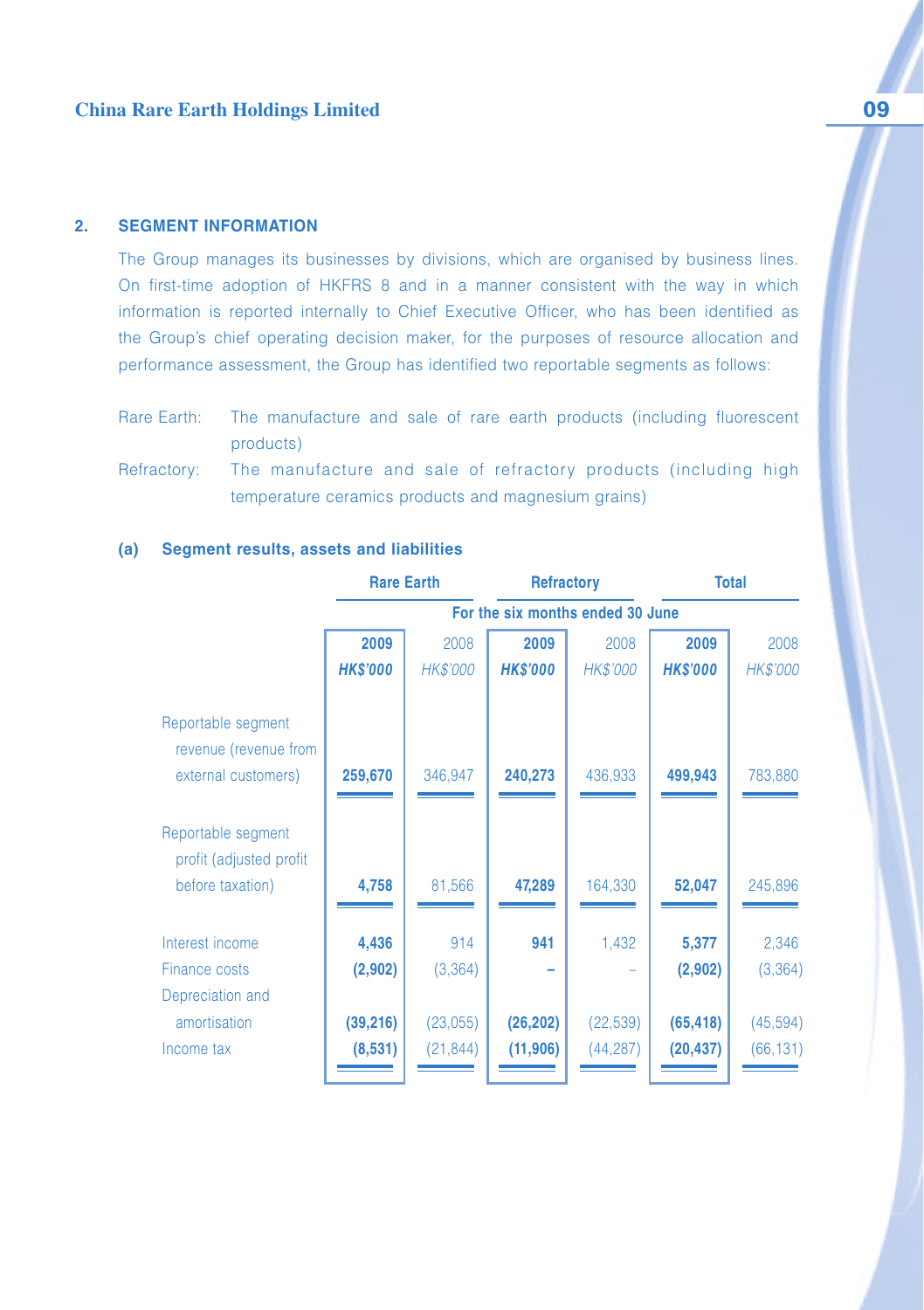## **2. SEGMENT INFORMATION** (Continued)

## **(a) Segment results, assets and liabilities** (Continued)

|                                | <b>Rare Earth</b> |                 | Refractory      |                 | <b>Total</b>    |                 |
|--------------------------------|-------------------|-----------------|-----------------|-----------------|-----------------|-----------------|
|                                | 30 June           | 31 December     | 30 June         | 31 December     | 30 June         | 31 December     |
|                                | 2009              | 2008            | 2009            | 2008            | 2009            | 2008            |
|                                | <b>HKS'000</b>    | <b>HK\$'000</b> | <b>HK\$'000</b> | <b>HK\$'000</b> | <b>HK\$'000</b> | <b>HK\$'000</b> |
| Reportable segment assets      | 1,762,650         | 1,757,339       | 1,598,474       | 1,589,510       | 3,361,124       | 3,346,849       |
| Additions to non-current       |                   |                 |                 |                 |                 |                 |
| segment assets                 | 233               | 545             | 115             | 59.334          | 348             | 59,879          |
| Reportable segment liabilities | 637,927           | 652,470         | 207,428         | 235,825         | 845,355         | 888,295         |

## **(b) Reconciliations of reportable segment profit, assets and liabilities**

|                                | For the six months<br>ended 30 June |          |  |
|--------------------------------|-------------------------------------|----------|--|
|                                | 2009                                | 2008     |  |
|                                | <b>HK\$'000</b>                     | HK\$'000 |  |
| Profit                         |                                     |          |  |
| Reportable segment profit      | 52,047                              | 245,896  |  |
| Interest income                | 6,907                               | 4,551    |  |
| Other income, net              | 100                                 | 49,411   |  |
| Finance costs                  | (9, 453)                            | (3,385)  |  |
| Unallocated corporate expenses | (8,559)                             | (5, 513) |  |
| Profit before taxation         | 41,042                              | 290,960  |  |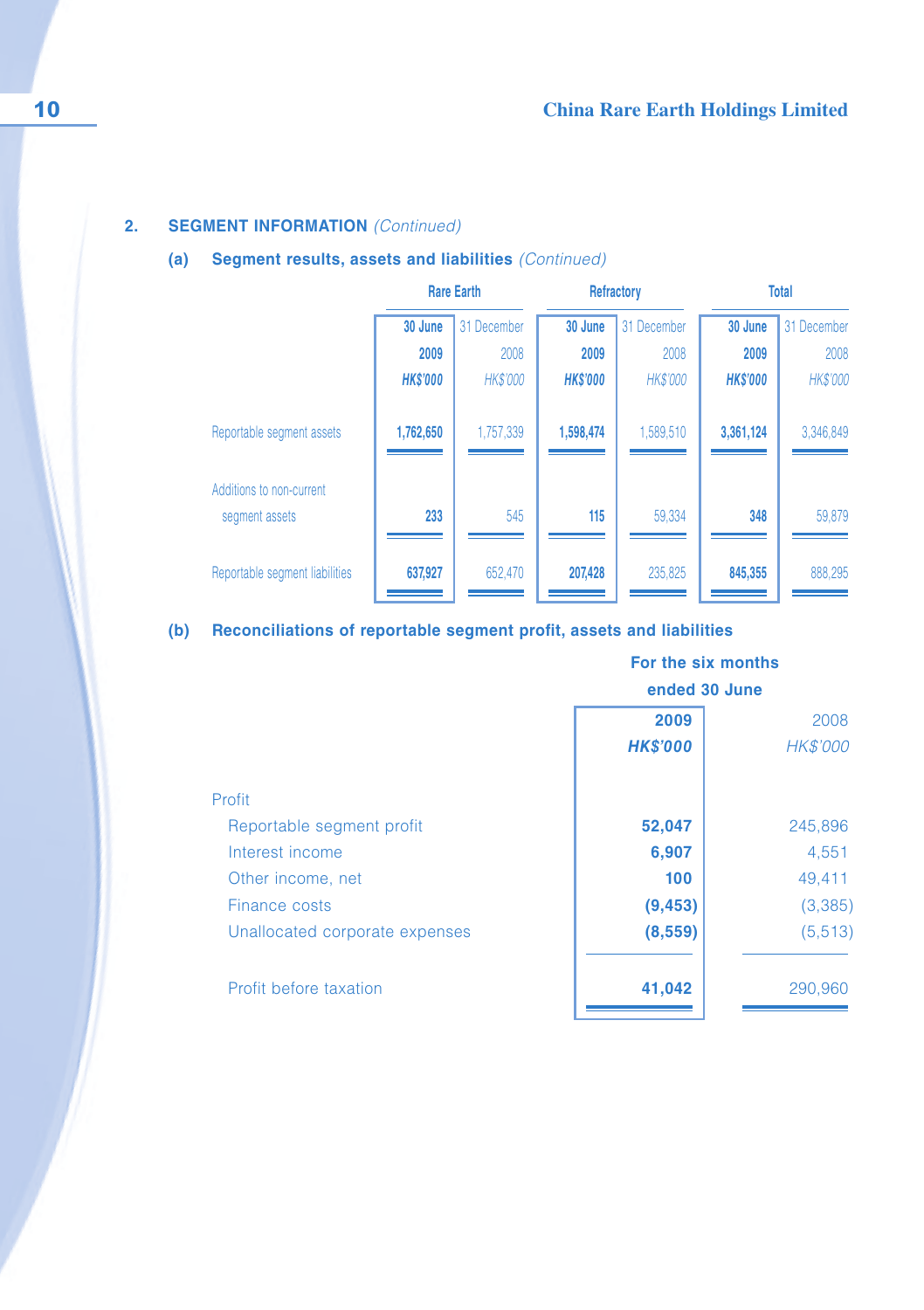## **2. SEGMENT INFORMATION** (Continued)

## **(b) Reconciliations of reportable segment profit, assets and liabilities** (Continued)

|                                          | 30 June<br>2009<br><b>HK\$'000</b> | 31 December<br>2008<br>HK\$'000 |
|------------------------------------------|------------------------------------|---------------------------------|
| Assets                                   |                                    |                                 |
| Reportable segment assets                | 3,361,124                          | 3,346,849                       |
| Elimination of inter-segment receivables | (446, 048)                         | (332, 379)                      |
|                                          | 2,915,076                          | 3,014,470                       |
| Unallocated corporate assets             | 230,070                            | 199,866                         |
| <b>Total assets</b>                      | 3,145,146                          | 3,214,336                       |
| Liabilities                              |                                    |                                 |
| Reportable segment liabilities           | 845,355                            | 888,295                         |
| Elimination of inter-segment payables    | (446, 048)                         | (332, 379)                      |
|                                          | 399,307                            | 555,916                         |
| Unallocated corporate liabilities        | 251,705                            | 184,891                         |
| <b>Total liabilities</b>                 | 651,012                            | 740,807                         |

## **3. TURNOVER**

|                                                                                   | ended 30 June   |                 |  |
|-----------------------------------------------------------------------------------|-----------------|-----------------|--|
|                                                                                   | 2009            | 2008            |  |
|                                                                                   | <b>HK\$'000</b> | <b>HK\$'000</b> |  |
| Sales of rare earth products (including                                           |                 |                 |  |
| fluorescent products)                                                             | 259,670         | 346.947         |  |
| Sales of refractory products (including high<br>temperature ceramics products and |                 |                 |  |
| magnesium grains)                                                                 | 240,273         | 436,933         |  |
|                                                                                   | 499,943         | 783,880         |  |

**For the six months**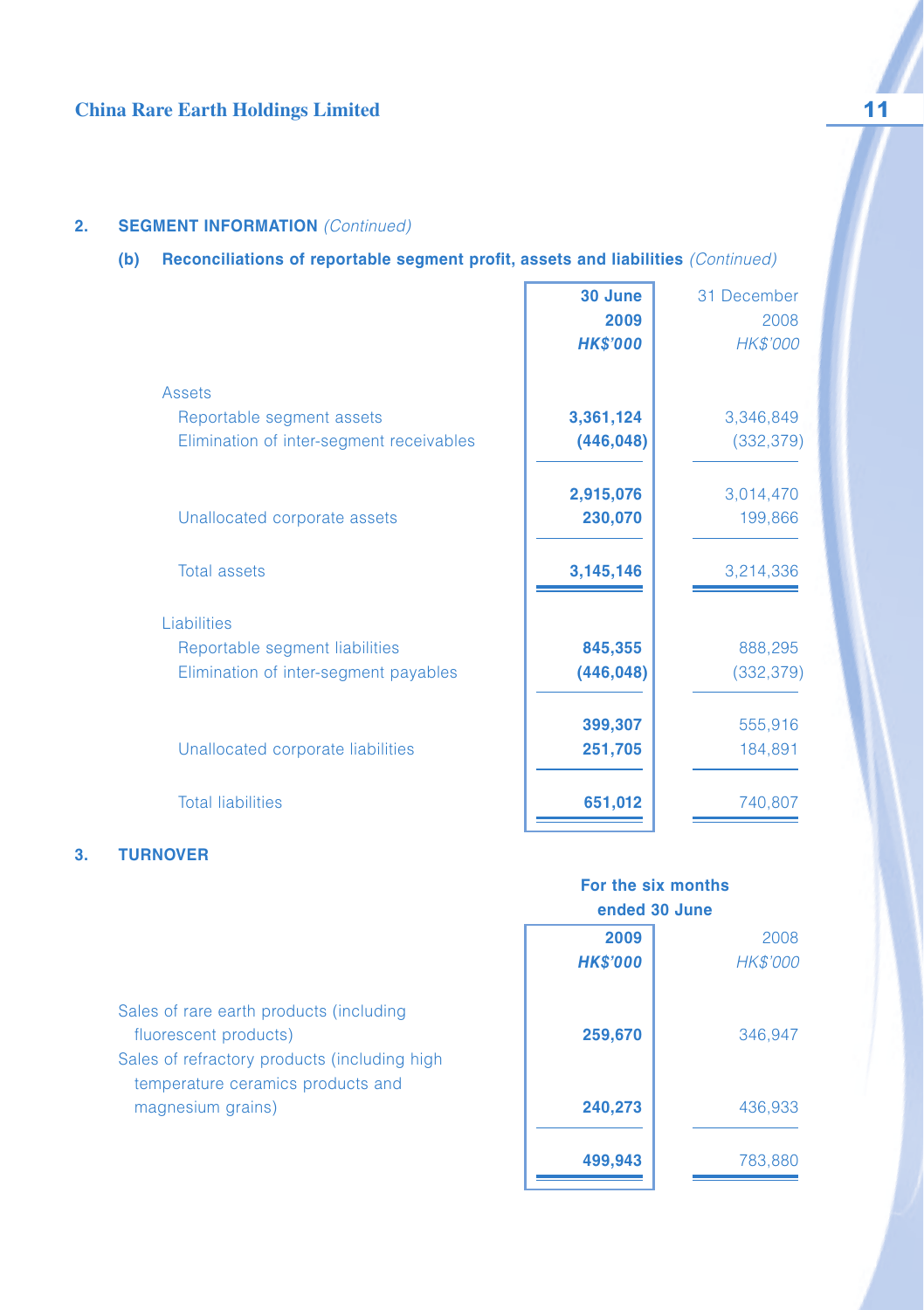## **4. FINANCE COSTS**

| For the six months<br>ended 30 June |                 |  |  |
|-------------------------------------|-----------------|--|--|
|                                     |                 |  |  |
| 2009                                | 2008            |  |  |
| <b>HK\$'000</b>                     | <b>HK\$'000</b> |  |  |
|                                     |                 |  |  |
|                                     |                 |  |  |
| 9,453                               | 3,385           |  |  |
|                                     |                 |  |  |

## **5. PROFIT BEFORE TAXATION**

repayable within five years

Profit before taxation has been arrived at after charging:

Interest expenses on bank borrowings wholly

| For the six months<br>ended 30 June |                  |
|-------------------------------------|------------------|
| 2009<br><b>HK\$'000</b>             | 2008<br>HK\$'000 |
| 47,376                              | 43,524           |
| 2,873<br>15,172                     | 2,075            |
|                                     |                  |

## **6. INCOME TAX**

|                                                                                                | For the six months<br>ended 30 June |                  |
|------------------------------------------------------------------------------------------------|-------------------------------------|------------------|
|                                                                                                | 2009<br><b>HK\$'000</b>             | 2008<br>HK\$'000 |
| Current tax - Enterprise income tax ("EIT")<br>- Provision for the period<br>Deferred taxation | 25,131                              | 66.131           |
| - Origination and reversal of temporary differences                                            | (4,694)                             |                  |
| Income tax charge                                                                              | 20,437                              | 66,131           |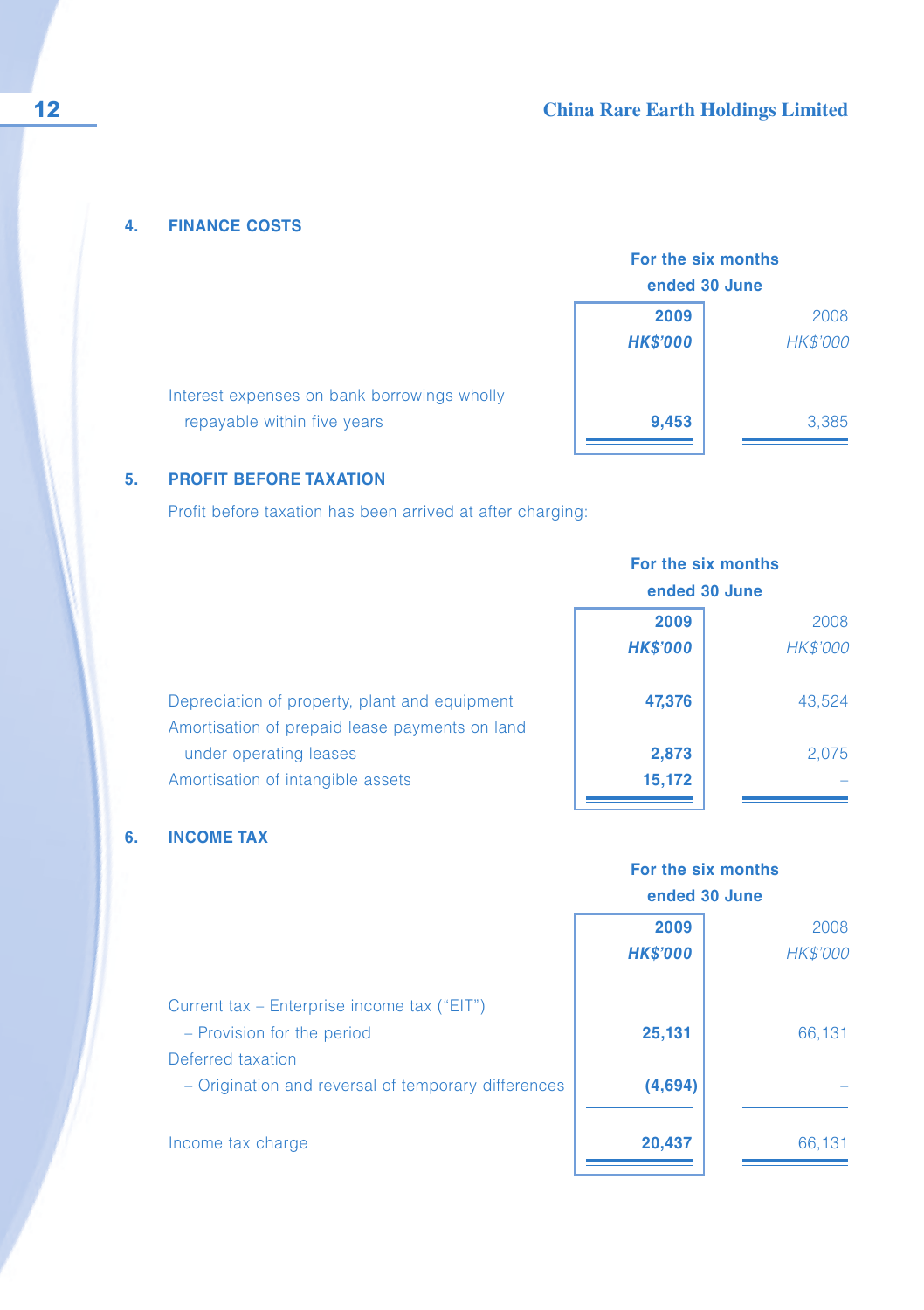#### **6. INCOME TAX** (Continued)

The Company was incorporated in the Cayman Islands as an exempted company with limited liability under the Company Law of the Cayman Islands and, accordingly, is exempted from payment of the Cayman Islands income tax.

No provision for Hong Kong profits tax has been made as the Group had no assessable profits subject to Hong Kong profits tax during the period.

The PRC subsidiaries of the Group are subject to PRC EIT at 25% (2008: 25%), except for two PRC subsidiaries of the Group, which are entitled to the exemptions from PRC EIT for two years starting from 2008, followed by a 50% tax relief for the next three years.

#### **7. DIVIDENDS**

During the six months ended 30 June 2009, no final dividend for previous year was declared and paid. For the six months ended 30 June 2008, final dividend for the previous year of HK\$0.04 per share amounted to approximately HK\$56,846,000 was declared and paid.

For the six months ended 30 June 2009, no interim dividend was declared. For the six months ended 30 June 2008, an interim dividend of HK\$0.01 per share amounted to approximately HK\$14,211,000 was declared.

#### **8. EARNINGS PER SHARE**

The calculation of the basic earnings per share is based on the Group's profit attributable to equity shareholders of the Company of approximately HK\$21,011,000 (2008: HK\$222,934,000) and the weighted average number of ordinary shares of 1,421,143,059 (2008: 1,421,143,059) in issue during the six months ended 30 June 2009.

Diluted earnings per share for the six months ended 30 June 2009 is the same as the basic earnings per share as there is no potential dilutive ordinary shares outstanding during the period. For the six months ended 30 June 2008, the calculation of the diluted earnings per share is based on the Group's profit attributable to equity shareholders of the Company of approximately HK\$222,934,000 and the weighted average number of ordinary shares of 1,421,679,172 in issue after adjusting for the effect of all dilutive potential ordinary shares during the period.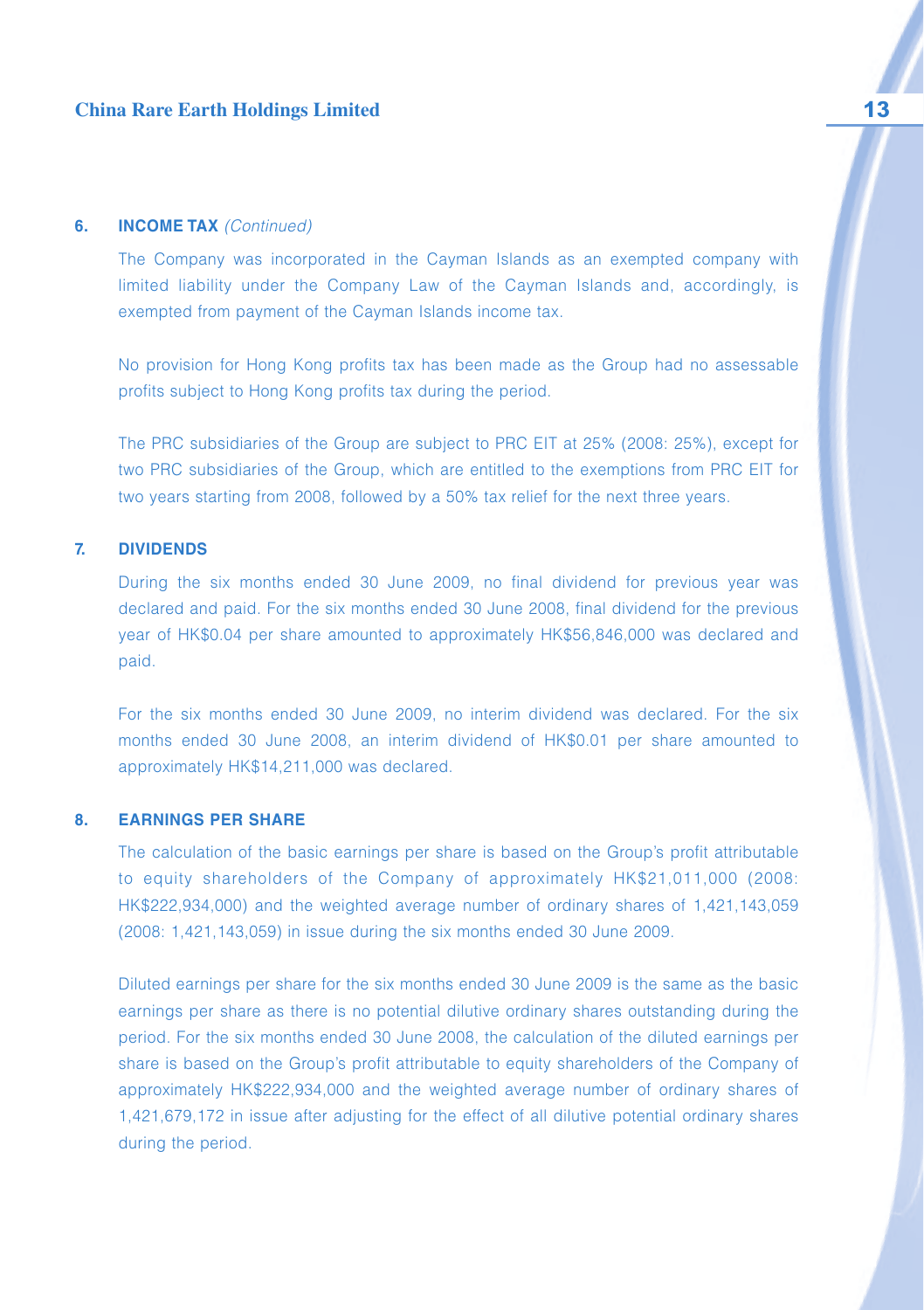#### **9. PROPERTY, PLANT AND EQUIPMENT**

During the six months ended 30 June 2009, the Group spent approximately HK\$348,000 (2008: HK\$59,879,000) on additions to property, plant and equipment.

#### **10. INTANGIBLE ASSETS**

At 30 June 2009, intangible assets comprised:

|                                                                                                  | 30 June<br>2009 | 31 December<br>2008 |
|--------------------------------------------------------------------------------------------------|-----------------|---------------------|
|                                                                                                  | <b>HK\$'000</b> | <b>HK\$'000</b>     |
| Exclusive right to purchase rare earth minerals<br>Technical know-how for preliminary separation | 195,205         | 201,502             |
| of rare earth minerals                                                                           | 58,603          | 61,687              |
| Technical know-how for rare earth metal products                                                 | 110,034         | 115,825             |
|                                                                                                  | 363,842         | 379,014             |

### **11. TRADE AND OTHER RECEIVABLES**

The Group allows an average credit period of 30 to 180 days to its trade customers.

At 30 June 2009, trade and other receivables comprised:

|                             | 30 June         | 31 December |
|-----------------------------|-----------------|-------------|
|                             | 2009            | 2008        |
|                             | <b>HK\$'000</b> | HK\$'000    |
| Trade and bills receivables | 366,812         | 402,751     |
| Other receivables           | 10,099          | 9,268       |
|                             | 376,911         | 412,019     |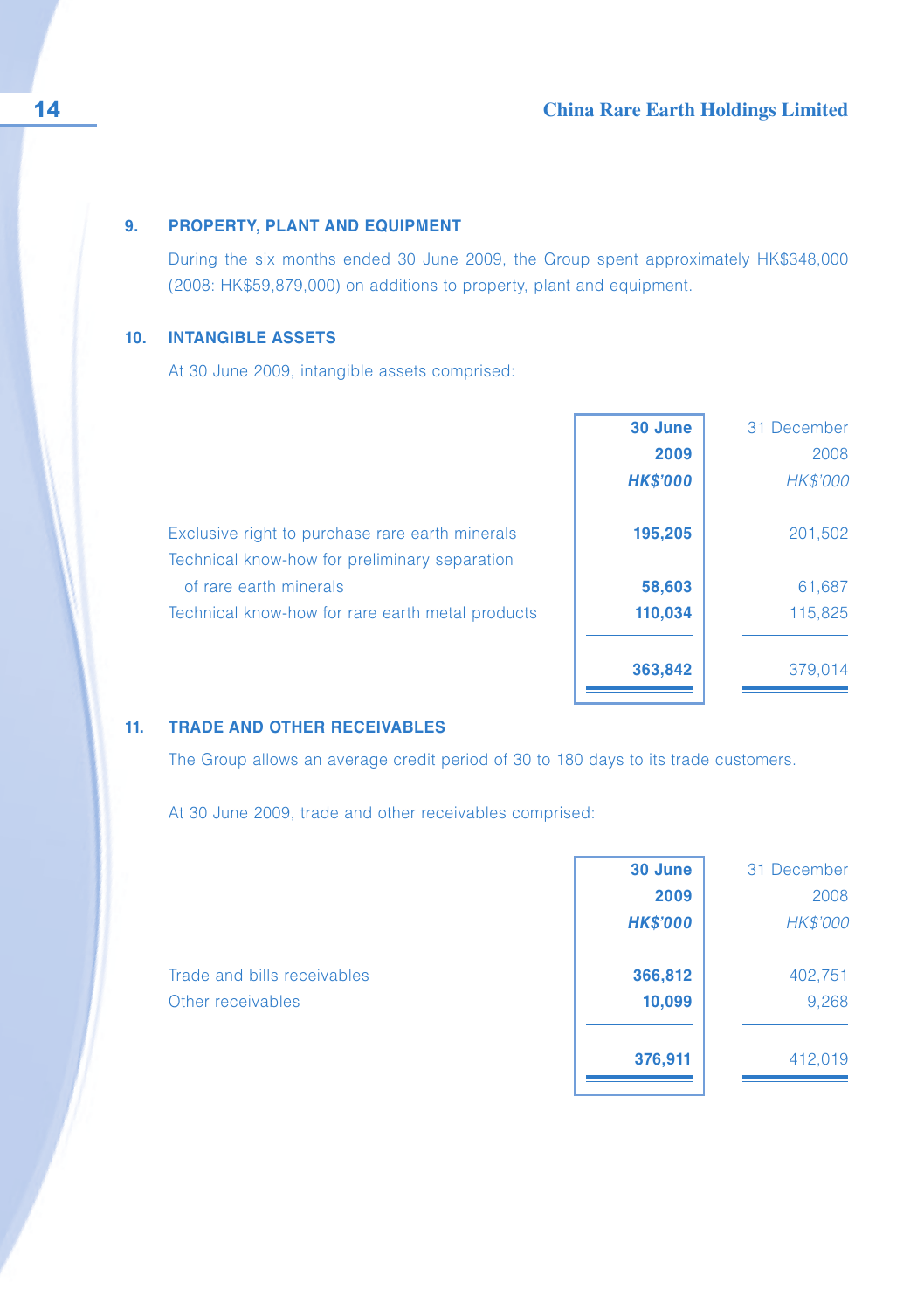#### **11. TRADE AND OTHER RECEIVABLES** (Continued)

An ageing analysis of trade and bills receivables is as follows:

| 30 June         | 31 December |
|-----------------|-------------|
| 2009            | 2008        |
| <b>HK\$'000</b> | HK\$'000    |
| 307,780         | 324,764     |
| 59,474          | 82,510      |
| 21,011          | 17,603      |
| 5,513           | 4,840       |
| 393,778         | 429,717     |
| (26,966)        | (26,966)    |
| 366,812         | 402,751     |
|                 |             |

The fair values of the Group's trade and other receivables at end of the period approximate to the corresponding carrying amounts due to short-term maturities.

## **12. TRADE PAYABLES**

An ageing analysis of trade payables is as follows:

|                               | 30 June         | 31 December |
|-------------------------------|-----------------|-------------|
|                               | 2009            | 2008        |
|                               | <b>HK\$'000</b> | HK\$'000    |
| Current to less than 6 months | 90,778          | 104,530     |
| 6 months to less than 1 year  | 12,701          | 6,854       |
| 1 to less than 2 years        | 3,450           | 3,329       |
| Over 2 years                  | 1,818           | 1,476       |
|                               | 108,747         | 116,189     |
|                               |                 |             |

The fair values of the Group's trade payables at end of the period approximate to the corresponding carrying amounts due to short-term maturities.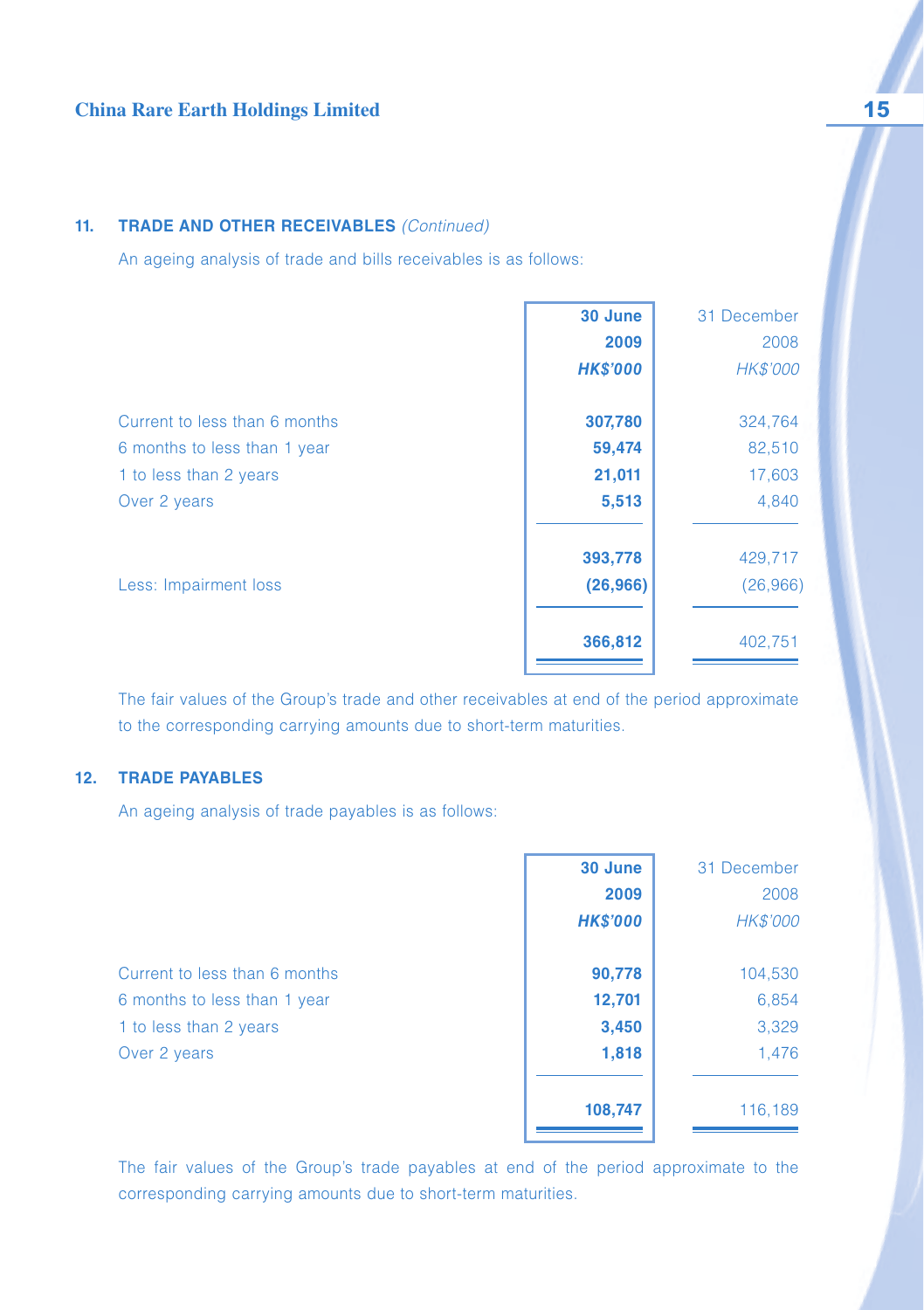#### **13. BANK BORROWINGS**

At 30 June 2009, the bank borrowings are repayable as follows:

|                                  | 30 June         | 31 December     |
|----------------------------------|-----------------|-----------------|
|                                  | 2009            | 2008            |
|                                  | <b>HK\$'000</b> | <b>HK\$'000</b> |
| Within 1 year or on demand       | 167,452         | 140,123         |
| After 1 year but within 2 years  | 116,250         | 77,500          |
| After 2 years but within 5 years | 77,500          | 77,500          |
|                                  | 361,202         | 295,123         |
| Denominated in:                  |                 |                 |
| Renminbi                         | 105,511         | 108,062         |
| <b>United States Dollars</b>     | 242,691         | 164,561         |
| <b>Hong Kong Dollars</b>         | 13,000          | 22,500          |
|                                  | 361,202         | 295,123         |
|                                  |                 |                 |

All bank borrowings are fixed rate borrowings which carry prevailing interest rates ranging from 1.45% to 6.5% (2008: ranging from 1.88% to 6.5%) per annum.

Except for unsecured long-term bank borrowings of HK\$232,500,000 (2008: HK\$155,000,000), the remaining bank borrowings were secured by the pledged bank deposits of approximately HK\$127,298,000 (2008: HK\$134,797,000) and trade receivables of approximately HK\$10,782,000 (2008: HK\$10,672,000). As at 30 June 2009, the bank had undrawn banking facilities of approximately HK\$22,000,000 (2008: HK\$90,000,000).

The carrying amounts of bank borrowings are not significantly different from their fair values at end of the period.

#### **14. DEFERRED CONSIDERATION PAYABLES FOR ACQUISITION OF SUBSIDIARIES**

During the six months ended 30 June 2009, deferred consideration payables for acquisition of subsidiaries was fully settled in cash.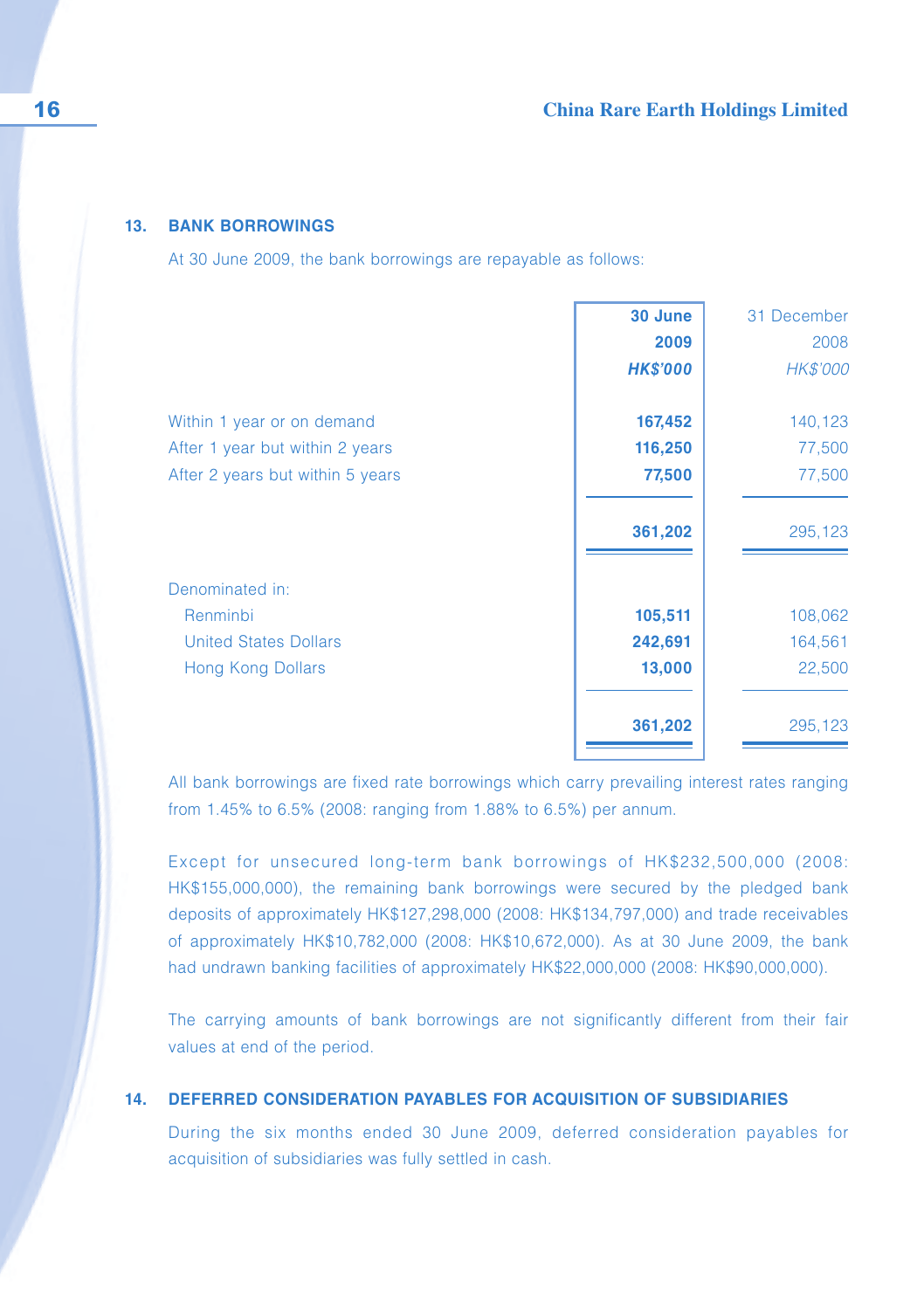#### **15. COMMITMENTS**

At end of the period, the Group had the following commitments, so far as not provided for in the condensed consolidated interim financial information, in respect of:

(a) Capital commitments in respect of acquisition and construction of property, plant and equipment:

|                                 | 30 June<br>2009 | 31 December<br>2008 |
|---------------------------------|-----------------|---------------------|
|                                 | <b>HK\$'000</b> | HK\$'000            |
| Contracted but not provided for | 17              | 57,220              |

(b) Operating lease commitments for future minimum lease payments under noncancellable operating leases in respect of land and buildings which fall due as follows:

|                                                          | 30 June<br>2009<br><b>HK\$'000</b> | 31 December<br>2008<br>HK\$'000 |
|----------------------------------------------------------|------------------------------------|---------------------------------|
| Within one year<br>In the second to fifth year inclusive | 1,379<br>725                       | 1,413<br>1.415                  |
|                                                          | 2,104                              | 2,828                           |

Operating lease payments represent rentals payable by the Group for certain of its office and factory premises. Leases and rentals are negotiated and fixed for an average of three years.

#### **16. RELATED PARTY TRANSACTIONS**

Save as those disclosed elsewhere in the condensed consolidated interim financial information, there was no material related party transactions during the period.

#### **17. SUBSEQUENT EVENTS**

Pursuant to a placing and subscription agreement dated 28 July 2009, the Company issued 130,000,000 new ordinary shares at HK\$1.50 per share with total cash consideration at HK\$195,000,000 on 11 August 2009.

#### **18. COMPARATIVE FIGURES**

As a result of the application of HKAS 1 (revised 2007) and HKFRS 8 as mentioned in note 1, certain comparative figures have been provided to conform to the current period's presentation in respect of items disclosed for the first time in 2009.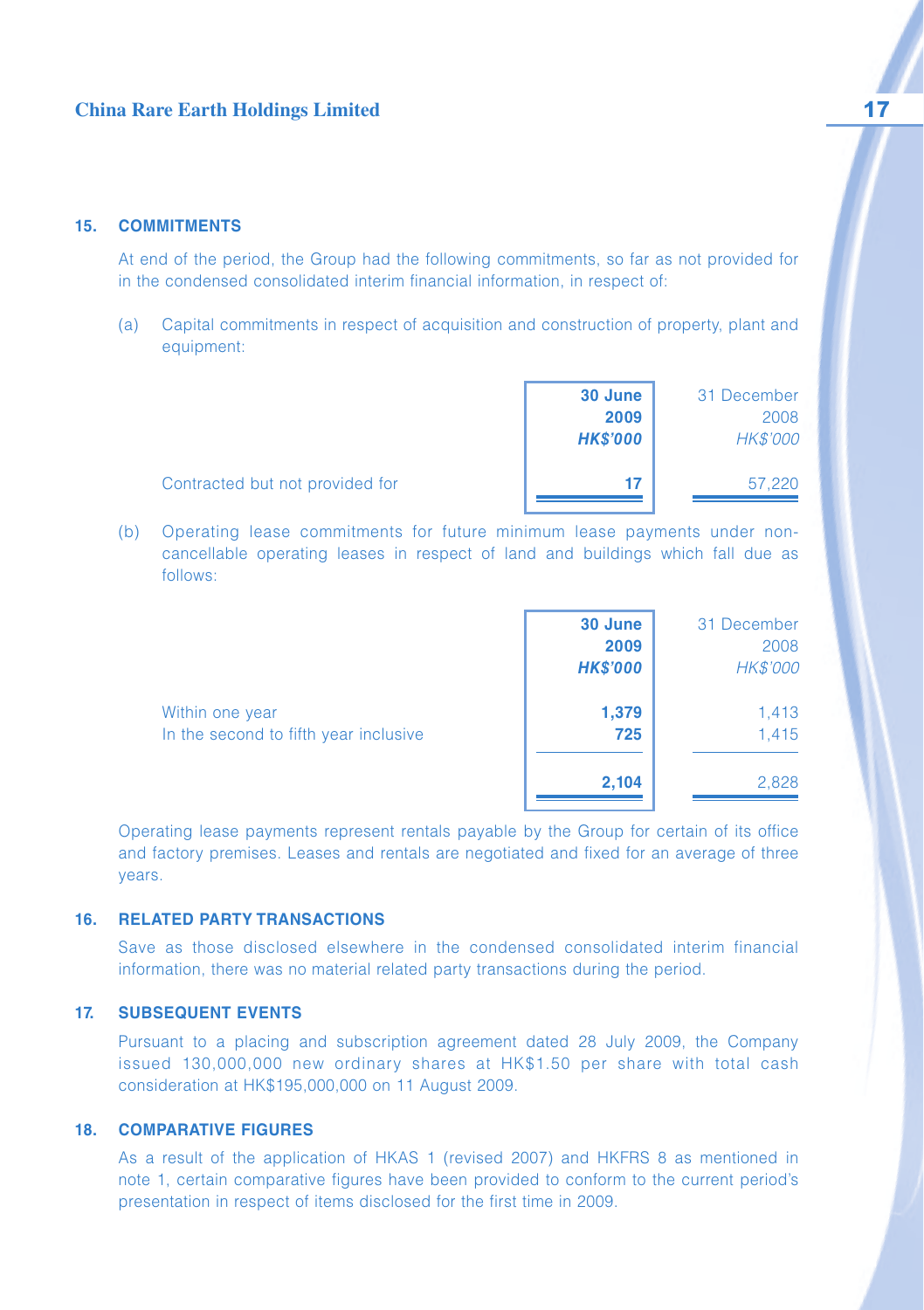## **MANAGEMENT DISCUSSION AND ANALYSIS**

### **Financial Results**

During the period under review, given the slow resolution of the global financial crisis, all business development of the Group was adversely affected by the consistently weak economy condition, a stark difference when compared with the same period last year when the market was booming. The Jianghua Yao Nationality Autonomous County Xinghua Rare Earth Company Limited ("Xinghua Rare Earth") and Heping County Dongye Rare Earth Company Limited ("Dongye Rare Earth"), which were acquired late last year by the Group, began to contribute profit to the Group during the period.

For the six months ended 30 June 2009, the Group recorded a turnover of HK\$499,943,000, approximately 36% less than the HK\$783,880,000 made in the same period last year. Turnover from rare earth products (including fluorescent materials) was HK\$259,670,000, around 25% less than the HK\$346,947,000 in the same period last year and accounting for 52% of the Group's total turnover. Refractory materials business (including high temperature ceramics and magnesium grains) brought in HK\$240,273,000 in turnover, around 45% less than the HK\$436,933,000 recorded in the corresponding period last year and accounting for 48% of the Group's total turnover. The Group's overall gross profit margin was around 17%.

The Group made profit before taxation of HK\$41,042,000, a sharp decline of about 86% when compared to HK\$290,960,000 of the last corresponding period. After deducting taxation of HK\$20,437,000, net profit of the Group amounted to HK\$20,605,000. Earnings per share for the period were 1.48 HK cents.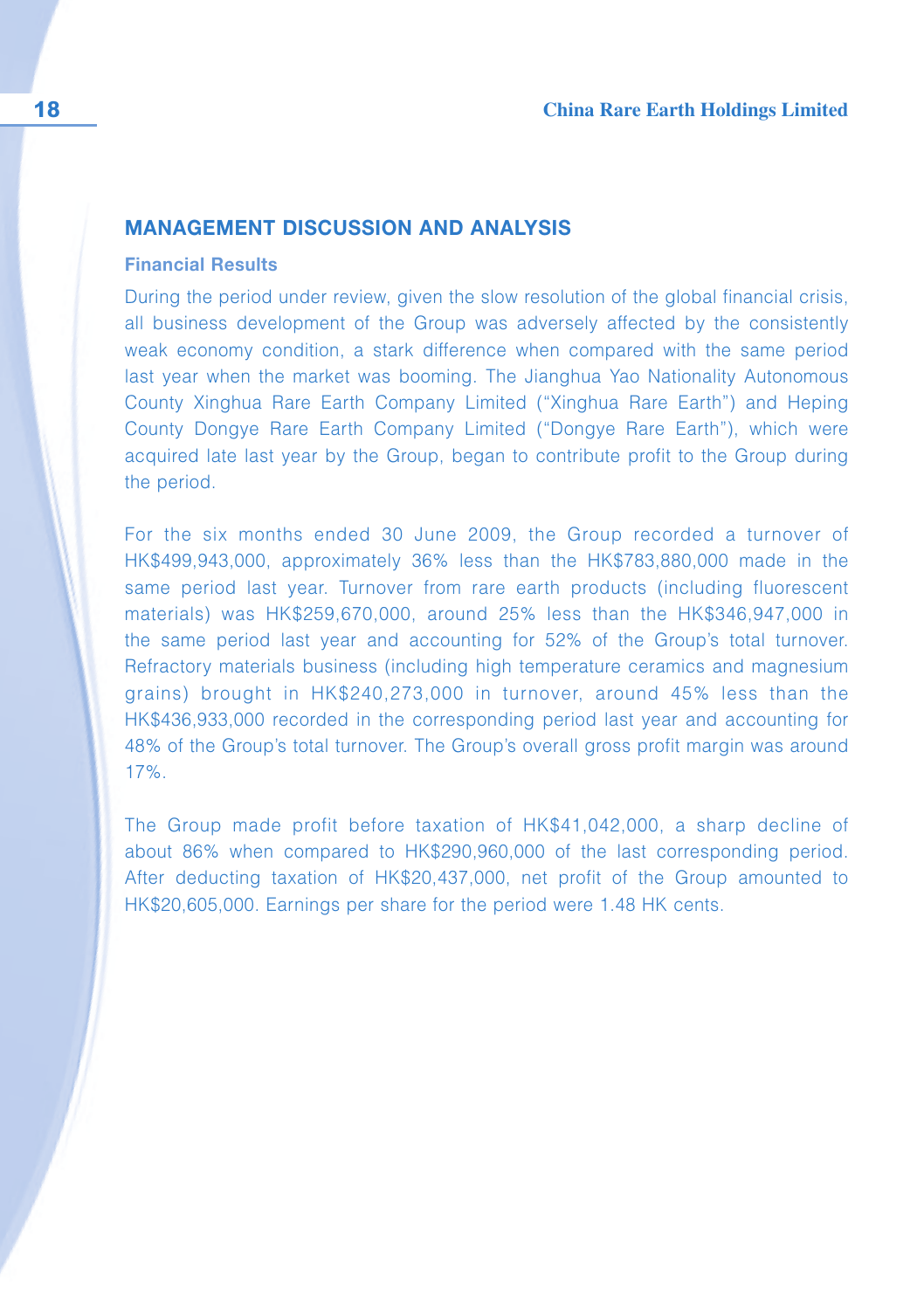### **Business Review**

#### Rare Earth Business

Hit hard by the global financial crisis, economies around the world continued to deteriorate and consumer confidence plummeted in the first half of 2009 which affected the demand for various products such as motor vehicles and consumer electronics. As a result, the turnover of the Group's rare earth business decreased by 25% to HK\$259,670,000. During the period, the Group only sold approximately 1,000 tonnes of rare earth oxides and downstream products, about 67% less than the quantity sold in the same period last year. Average gross profit margin of the business decreased to about 11%.

Regarding rare earth oxides, the prices of most products dropped amid the sluggish market. For example, praseodymium, neodymium, terbium and dysprosium which are mainly used in magnetic materials dropped by around 30% to 70% in price when compared with the last corresponding period. With sales volume down notably and the general reduction in product price, turnover for the period decreased by more than 50% when compared with the same period last year. Regarding raw material supply, although the prices of major rare earth resources dropped, they were not as sharp as the drop in selling price of products, and with production volume reduced, average cost was pushed up. Thus, the Group recorded operating loss for rare earth oxides business.

The performance of fluorescent materials was also less satisfactory than last year. As the majority of lighting factories in China are exporters to overseas markets in Europe and the United States and those economies went into recession, and correspondingly sales of the Group's fluorescent materials were hampered, turnover was dragged down by about 60%. With reduced production volume leading to rise in average cost, gross profit margin of the division was squeezed to below 15%.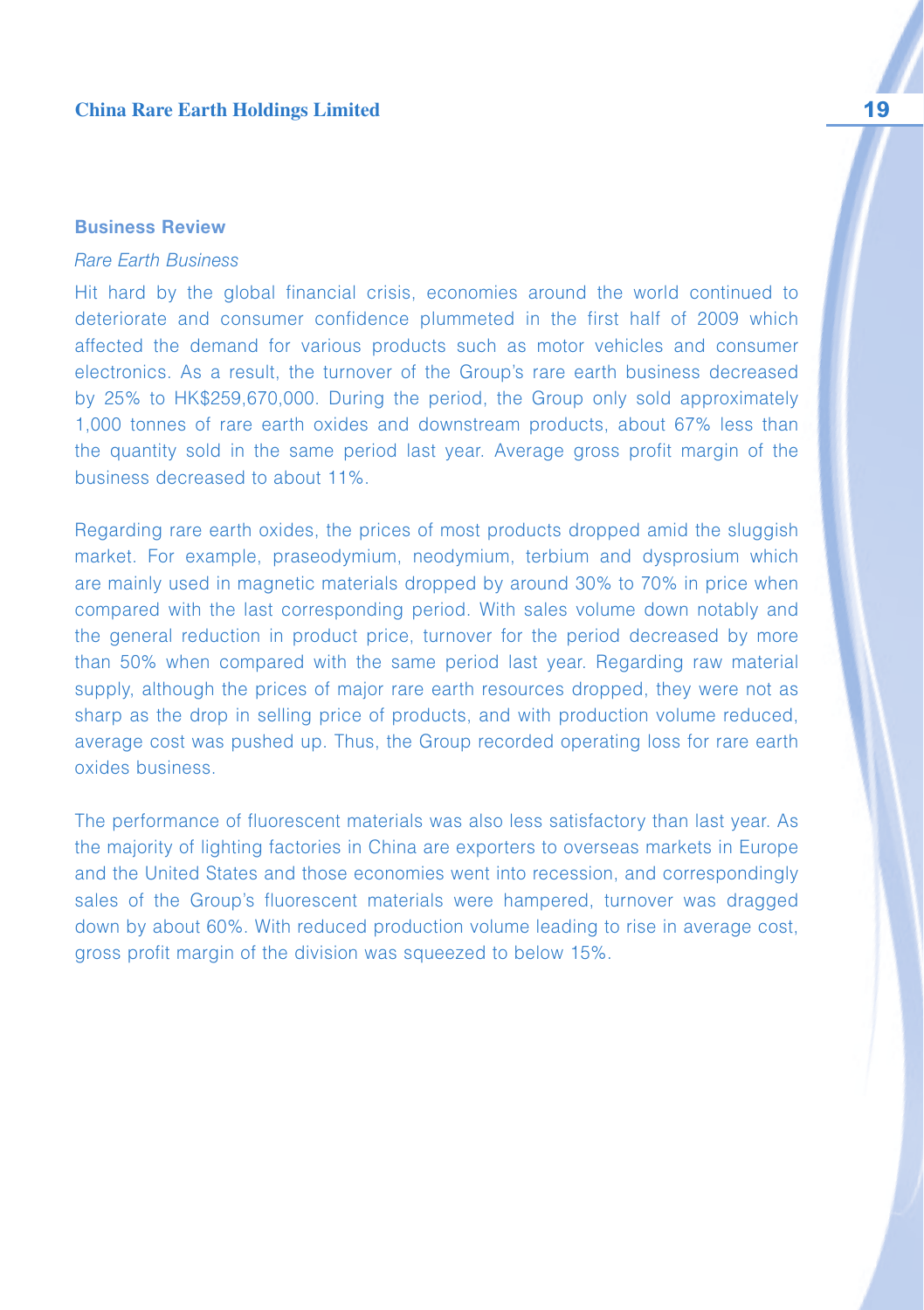Despite the lack lustre performances of the aforementioned rare earth oxides and downstream products, thanks to the additional contribution from the businesses of rare earth salt derived from preliminary separation of rare earth by groups and rare earth metal products which were newly acquired by the Group, rare earth business was bolstered in both sales and profit. During the period under review, the Group sold about 1,100 tonnes of rare earth salt and about 180 tonnes of rare earth metal. With gross profit margins higher than those of the other rare earth products, these two kinds of products helped to partially offset the decrease in sales of rare earth oxides and fluorescent materials. However, eroded by amortisation of intangible assets, the net profit contribution from these two kinds of products amounted to only approximately HK\$20,000,000 in the first half of the year.

#### Refractory Materials Business

Refractory materials business was not spared either and shrank substantially in the undesirable macroeconomic climate. The operating environment of the steel and glass industries was affected by the macro economy under pressure in China. Although the demand for refractory materials began to pick up in the second quarter of this year, sales were still sluggish. Turnover from the business for the first half year dropped 45% to HK\$240,273,000 against HK\$436,933,000 of the last corresponding period. As for ordinary refractory materials and high temperature ceramics, sales amount and sales volume were dropped by 42% and 48% respectively. Of the different products in this segment, unshaped casting materials which command a higher gross profit margin recorded a relatively bigger drop of around 90% in turnover when compared with the last corresponding period, making it the main attributor to the dwarfed turnover of the segment. The selling price of most of the products in this segment also declined. The selling price of high temperature ceramics was down overall whereas the average price of fused magnesium bricks in the ordinary refractory materials category had an approximately 40% rise in average selling price which mitigated the overall reduction. In terms of gross profit margin, that of ordinary refractory materials was maintained at above 30% during the period under review and that of high temperature ceramics was at about 20% because of the drop in selling price and sales volume.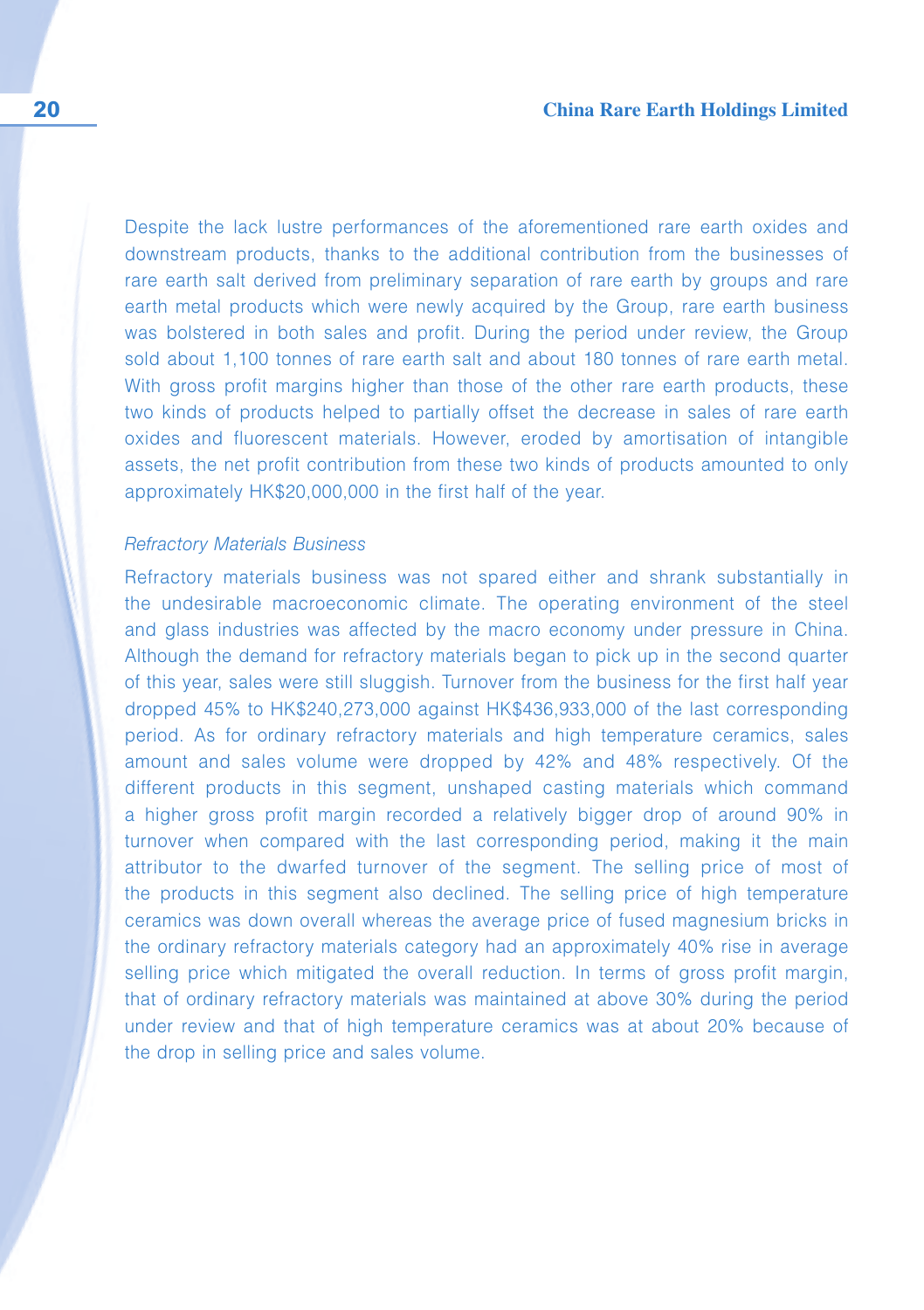As for the fused magnesium grains business, its performance was also restricted by the drop in demand for refractory materials. The Group externally sold only approximately 5,000 tonnes of fused magnesium grains during the period under review, down by more than 70% when compared with the last corresponding period. The drop in sales volume also led to a significant rise in average cost and in turn gross profit margin to narrow to less than 20%.

#### **Prospects**

The rare earth market has remained uncertain entering the second half year. Although demand has been recovering gradually, it will still take time for the prices of products to climb. In around May and June of the year, demand for fluorescent materials started to rise, which is an indicator of the worst time for the industry has passed. The synergies resulting from the acquisition of Xinghua Rare Earth and Dongye Rare Earth will also alleviate the negative impacts from the macro economy. Furthermore, determined to protect strategic national resources and support development of the rare earth industry in the long run, the Chinese Government has been gradually reducing the annual export quotas of rare earth products and tightening control over rare earth mining. All these taken into account, the Group remains optimistic about the prospects of the rare earth industry.

To keep expanding its downstream rare earth business and enhancing the added value of products, the Group is working with a leading overseas lamp company to form a joint venture to research, develop, produce and sell quality fluorescent material products. Total investment is estimated at EURO43,500,000. Pursuant to the existing proposal, the Group and the joint venture partner will hold 49.9% and 50.1% interest respectively in the joint venture company, which will have an annual production capacity of about 2,000 tonnes and will sell its major products in the PRC as well as international markets.

In addition, the Group intends to invest around RMB200,000,000 in a high-end LCD rare earth polishing powder production line. The new products, when launched, can satisfy the excess demand of such products in the country currently relying mainly on imports. Upon completion of the project, the Group's annual production capacity for polishing powder will reach 2,000 tonnes, and the production is expected to gradually begin in 2010.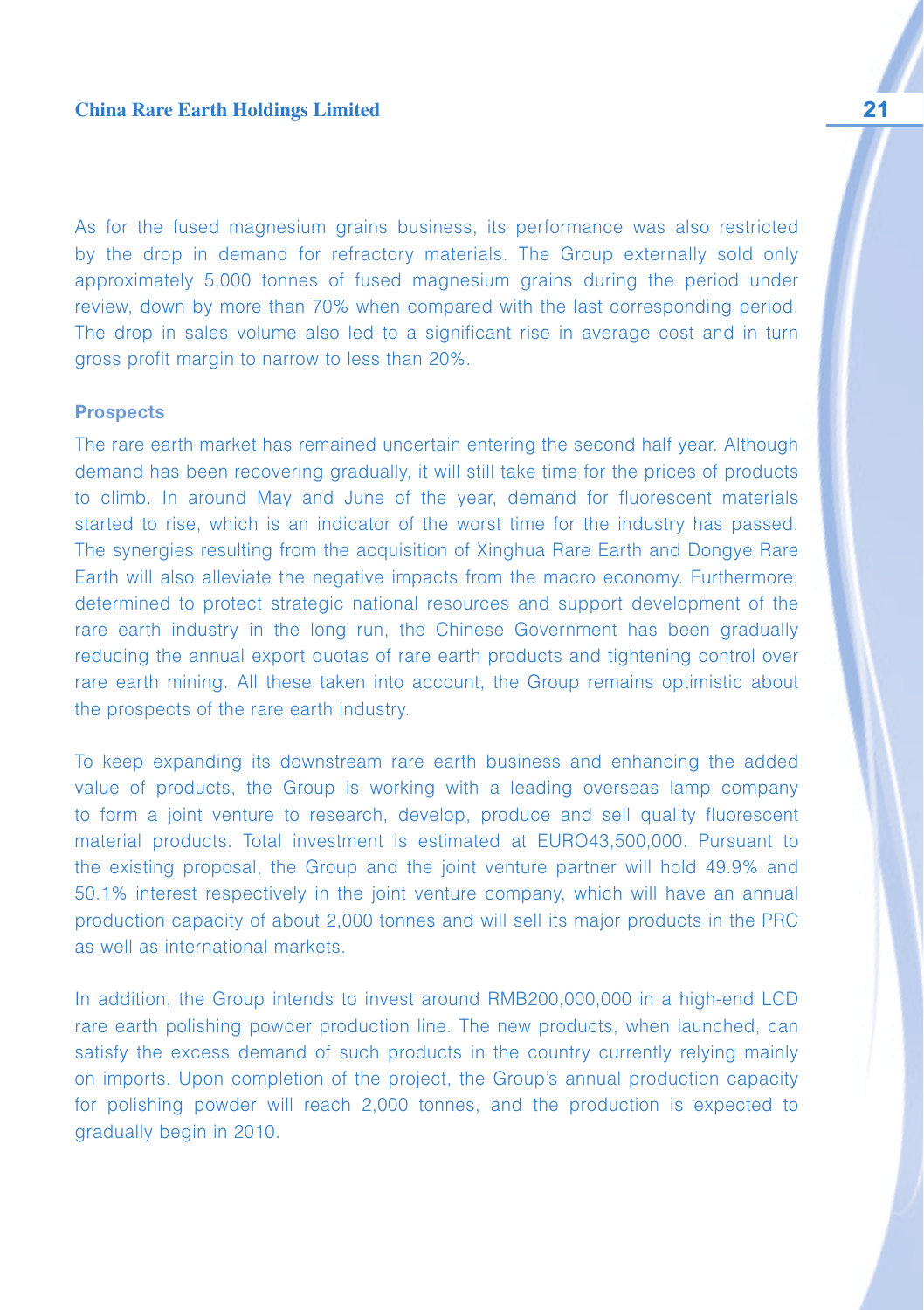As for refractory material business, it started to pick up in the second quarter after the decline in the first quarter of the year, and, stepping into the third quarter, it has shown more apparent signs of recovery. The business of magnesium grains has also warmed up as a result. Thus, the Group intends to start trial production of phase I of the completed high purity magnesium grains line within a month. It expects related production to generate strong returns for the Group.

#### **Liquidity and Financial Resources**

As at 30 June 2009, the Group had cash and bank deposits totaling approximately HK\$1,015,614,000, including deposits valued at around HK\$127,298,000 pledged with banks. In addition, trade receivables valued at around HK\$10,782,000 was also pledged. The pledged deposits and the pledged trade receivables were for securing short term bank loans at HK\$128,702,000 and US\$30,000,000 three-year bank loans. The Group had no material contingent liability and its net current assets were amounted to HK\$1,368,493,000 with total liabilities to total assets ratio at around 21%.

The Group was not exposed to material foreign currency or interest rate risk. Except for the stated deposits and trade receivables pledged, the Group had no other charge on assets.

#### **Placing of Shares**

Subsequent to the review period, the Company mounted a fund raising exercise. During the period of July and August of the year, the Company issued 130,000,000 new shares at HK\$1.50 per share by way of placement of existing shares and subscription of new shares. Upon completion of the transaction, the number of issued shares of the Group increased to 1,551,143,059. The net proceeds from the placing will be used as general working capital.

#### **Staff and Remuneration**

As at 30 June 2009, the Group had a workforce of approximately 1,300, which was offered with comprehensive remuneration and welfare packages. During the period, around HK\$18,346,000 was incurred in staff costs including directors' emoluments.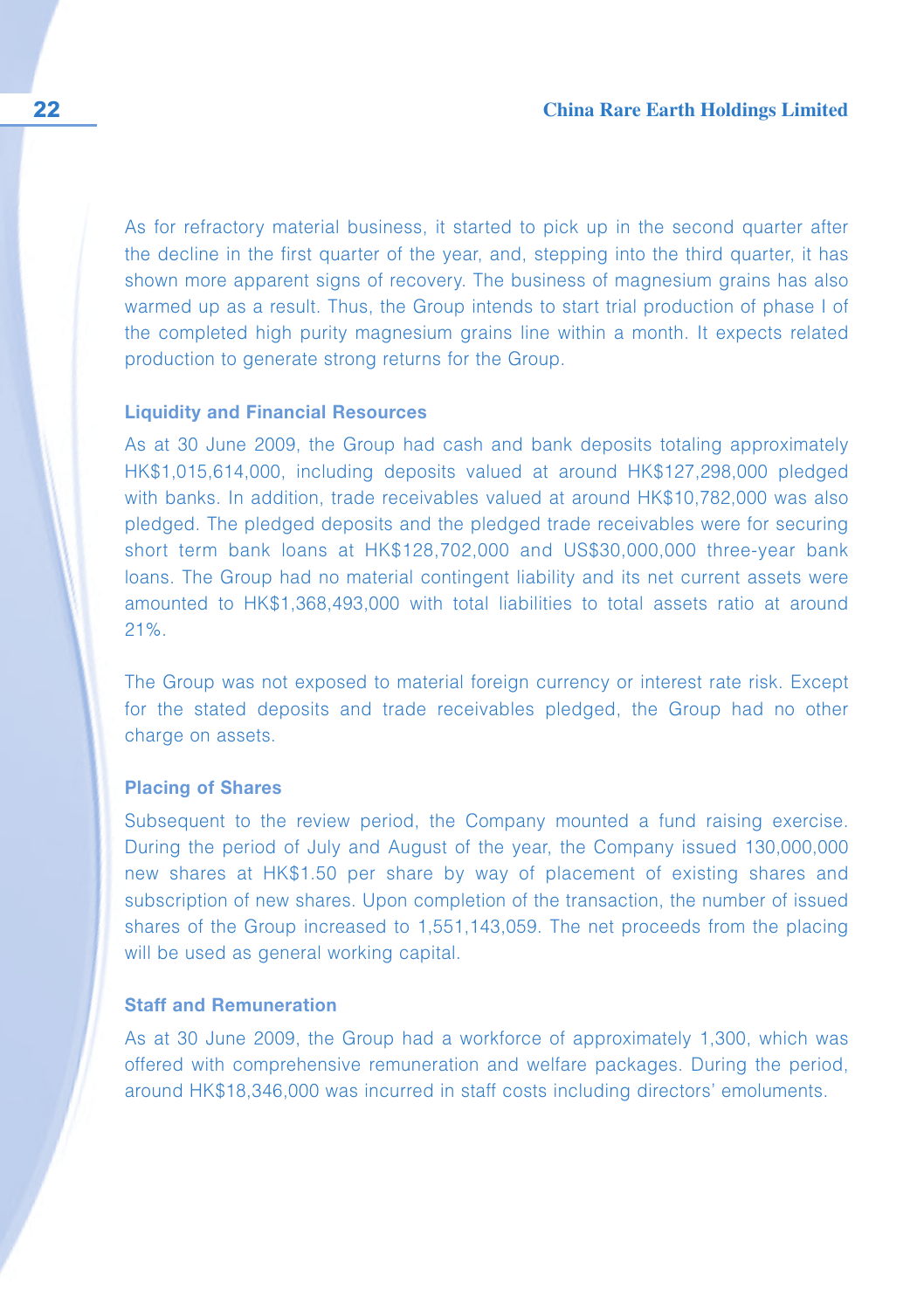## **INTERIM DIVIDEND**

The Board does not recommend the payment of an interim dividend for the six months ended 30 June 2009.

### **SHARE OPTION SCHEME**

On 4 June 2004, the shareholders of the Company approved the termination of the share option scheme adopted on 14 October 1999 (the "Old Scheme") and the adoption of a new scheme for the purpose of coping with the amendments introduced to Chapter 17 of the Listing Rules. Upon the termination of the Old Scheme, no further options would be offered pursuant to the Old Scheme but the Old Scheme would in all other respects remain in force to the extent necessary to give effect to the exercise of the outstanding options granted under it prior to its termination, and such outstanding options will continue to be valid and exercisable in accordance with the provisions of the Old Scheme.

Details of options which have been granted under the Old Scheme and remain outstanding as at 30 June 2009 were as follows:

|                  |                 |                       | <b>Number of options</b>         |                                |
|------------------|-----------------|-----------------------|----------------------------------|--------------------------------|
| <b>Grantee</b>   | Date of grant   | <b>Exercise price</b> | <b>Held</b><br>at 1 January 2009 | <b>Held</b><br>at 30 June 2009 |
| <b>Employees</b> |                 |                       |                                  |                                |
| In aggregate     | 23 January 2003 | <b>HK\$1.10</b>       | 1,500,000                        | 1,500,000                      |

The options granted are exercisable between 27 January 2003 to 26 January 2013, provided that 50% of the options granted shall not be exercised prior to 27 January 2004. No option was granted, exercised, cancelled or lapsed during the period.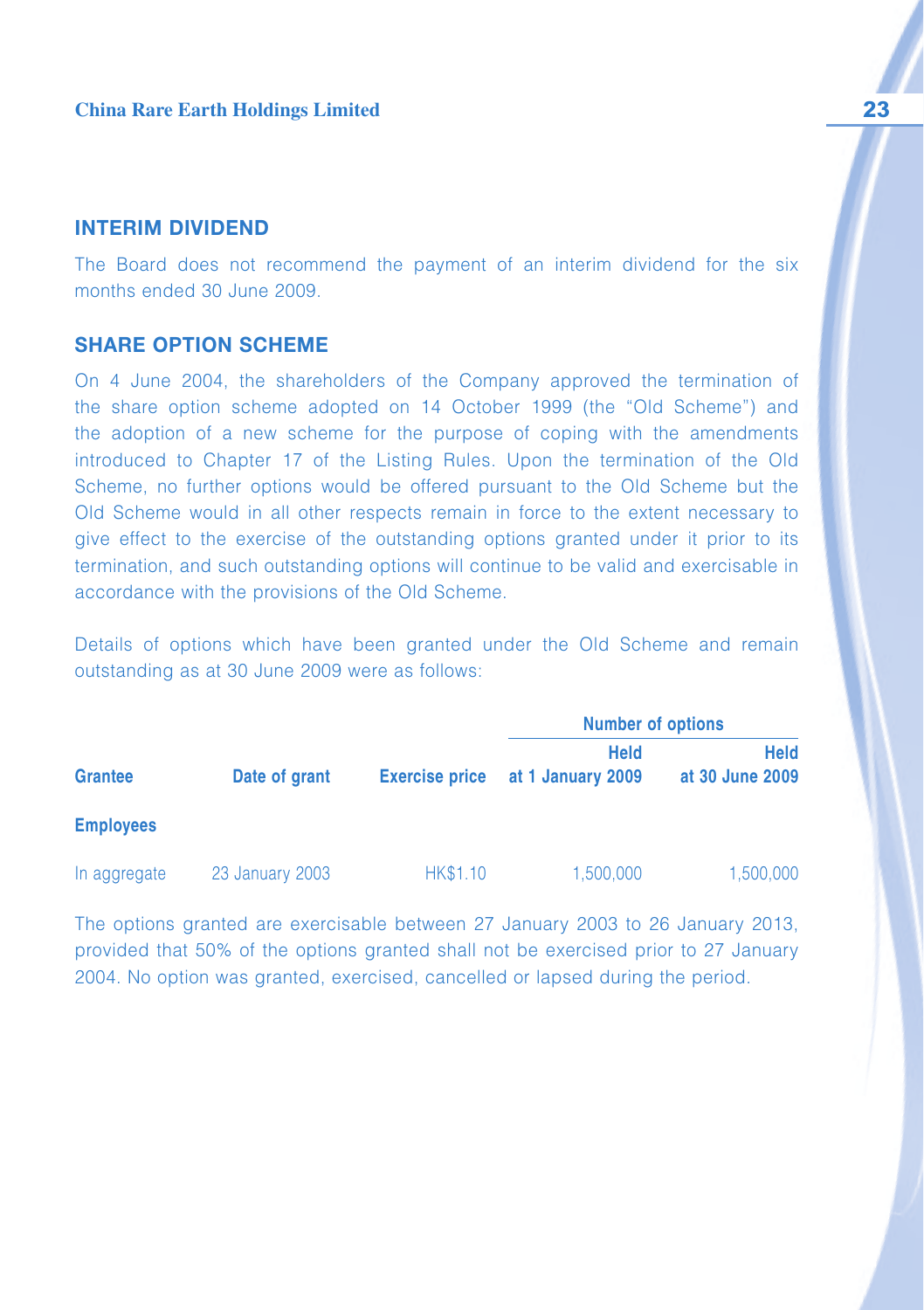## **DIRECTORS' INTERESTS AND SHORT POSITIONS**

As at 30 June 2009, the interests and short positions of the directors and chief executive of the Company and their associates in the shares, underlying shares and debentures of the Company and its associated corporations as recorded in the register kept by the Company pursuant to Section 352 of the Securities and Futures Ordinance ("SFO") or as otherwise notified to the Company and The Stock Exchange of Hong Kong Limited pursuant to the Model Code for Securities Transactions by Directors of Listed Issuers were as follows:

#### **1. Interests in shares of the Company**

| <b>Director</b>      | Nature of<br>interest/Capacity                               | Number of shares   | % to the issued share<br>capital of the Company |
|----------------------|--------------------------------------------------------------|--------------------|-------------------------------------------------|
| Jiang Quanlong       | Interest of spouse/<br>Interest of controlled<br>corporation | 595,200,000 (Note) | 41.88%                                          |
| <b>Qian Yuanying</b> | Founder of a trust                                           | 595,200,000 (Note) | 41.88%                                          |
| Huang Chunhua        | Beneficial owner                                             | 1.000.000          | $0.07\%$                                        |

Note:

These shares are held through YY Holdings Limited, the entire issued share capital of which is held by YYT (PTC) Limited, the trustee of YY Trust, the discretionary object of which is a company wholly owned by Ms Qian Yuanying, the spouse of Mr Jiang Quanlong, and her children. Ms Qian Yuanying is a founder of YY Trust within the meaning under Part XV of the SFO. Mr Jiang Quanlong is the sole director of YY Holdings Limited.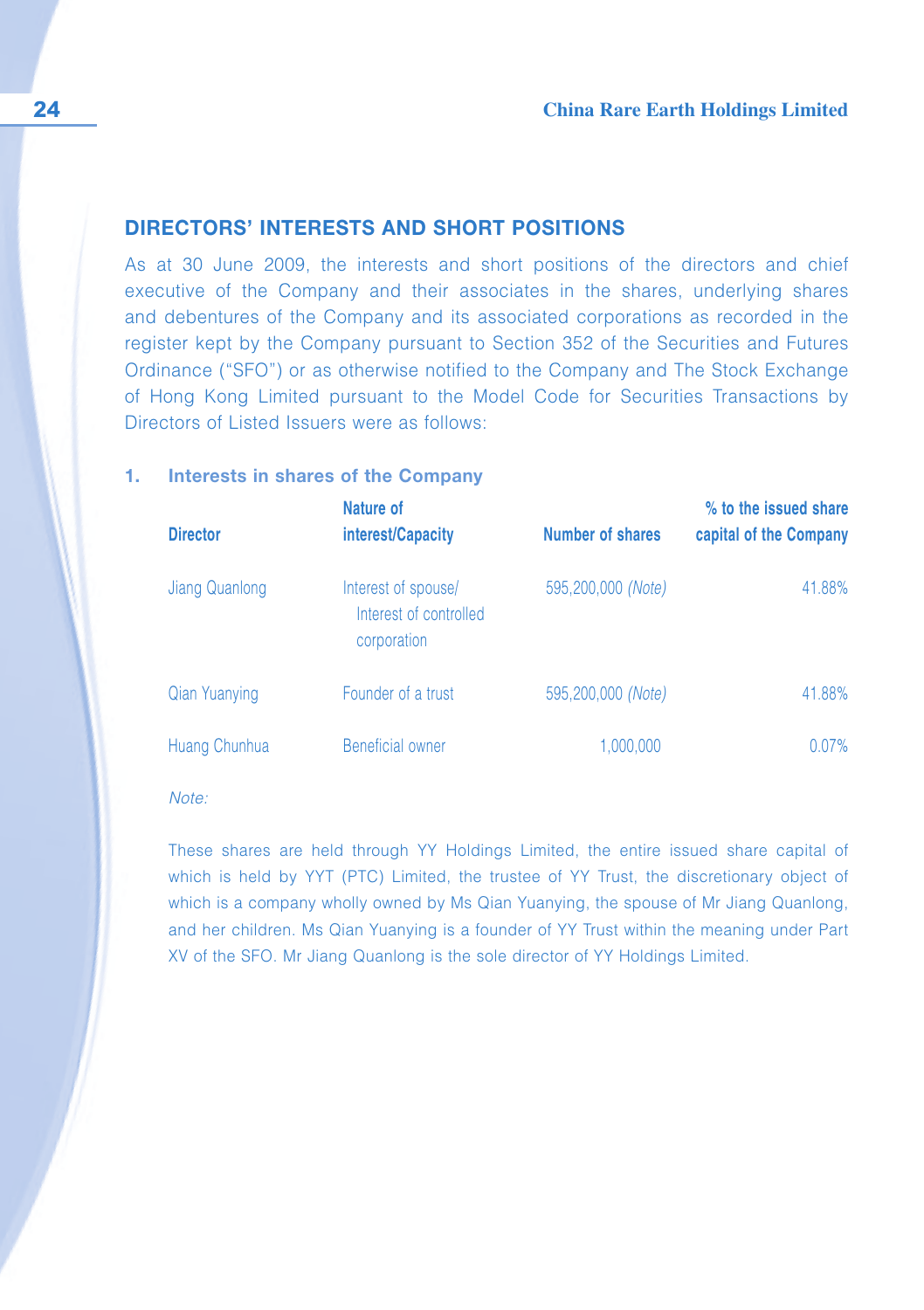## **China Rare Earth Holdings Limited 25**

## **2. Interests in shares, underlying shares or equity interests in associated corporations**

(a) Microtech Resources Limited

| <b>Director</b>      | Nature of<br>interest/Capacity | <b>Number and class of shares</b>    | $%$ in the class<br>of shares<br>in the issued<br>share capital of<br>the company |
|----------------------|--------------------------------|--------------------------------------|-----------------------------------------------------------------------------------|
| Jiang Quanlong       | <b>Beneficial owner</b>        | 7,000,000 non-voting deferred shares | 70%                                                                               |
| <b>Qian Yuanying</b> | <b>Beneficial owner</b>        | 3,000,000 non-voting deferred shares | $30\%$                                                                            |
|                      | $\cdots$                       | $\Box$ $\Box$                        |                                                                                   |

(b) Yixing Xinwei Leeshing Rare Earth Company Limited

| <b>Director</b> | <b>Nature of interest/Capacity</b> | % equity interests |    |
|-----------------|------------------------------------|--------------------|----|
| Jiang Quanlong  | Interest of controlled corporation |                    | 5% |

Note:

The equity interest is held by Yixing Xinwei Group Co. Ltd., a PRC domestic enterprise 90% owned by Mr Jiang Quanlong, with the remaining 10% owned by his son. Mr Jiang is also the legal representative of the enterprise.

 $\mathcal{L}=\mathcal{L}$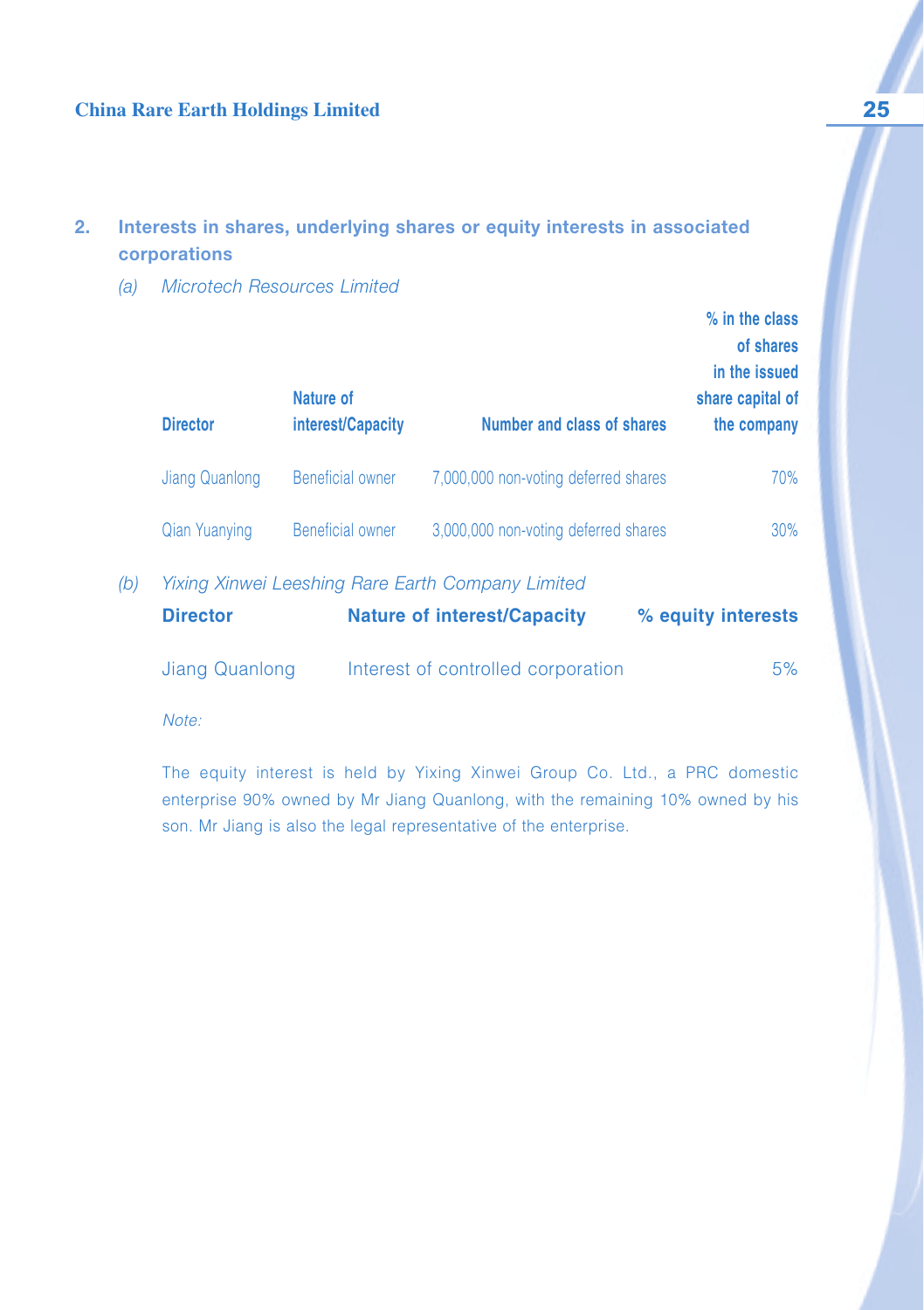#### (c) YY Holdings Limited

| <b>Director</b>       | <b>Nature of interest/Capacity</b> | Number and<br>class of shares | % in the class<br>of shares<br>in the issued<br>share capital of<br>the company |
|-----------------------|------------------------------------|-------------------------------|---------------------------------------------------------------------------------|
| <b>Qian Yuanying</b>  | Founder of a trust                 | 1 ordinary share              | 100%                                                                            |
| <b>Qian Yuanying</b>  | Founder of a trust                 | 25,000 preference shares      | 100%                                                                            |
| Jiang Quanlong        | Interest of controlled corporation | 1 ordinary share              | 100%                                                                            |
| <b>Jiang Quanlong</b> | Interest of controlled corporation | 25,000 preference shares      | 100%                                                                            |
|                       |                                    |                               |                                                                                 |

Note:

The entire issued share capital of YY Holdings Limited is held by YYT (PTC) Limited, the trustee of YY Trust, the discretionary object of which is a company wholly owned by Ms Qian Yuanying, the spouse of Mr Jiang Quanlong, and her children. Ms Qian Yuanying is a founder of YY Trust within the meaning under Part XV of the SFO. Mr Jiang Quanlong is the sole director of YYT (PTC) Limited.

Save as disclosed above, as at 30 June 2009, none of the directors or chief executive of the Company and their associates had or was deemed to have any interest or short position in the shares, underlying shares and debentures of the Company and its associated corporations as recorded in the register kept under Section 352 of the SFO.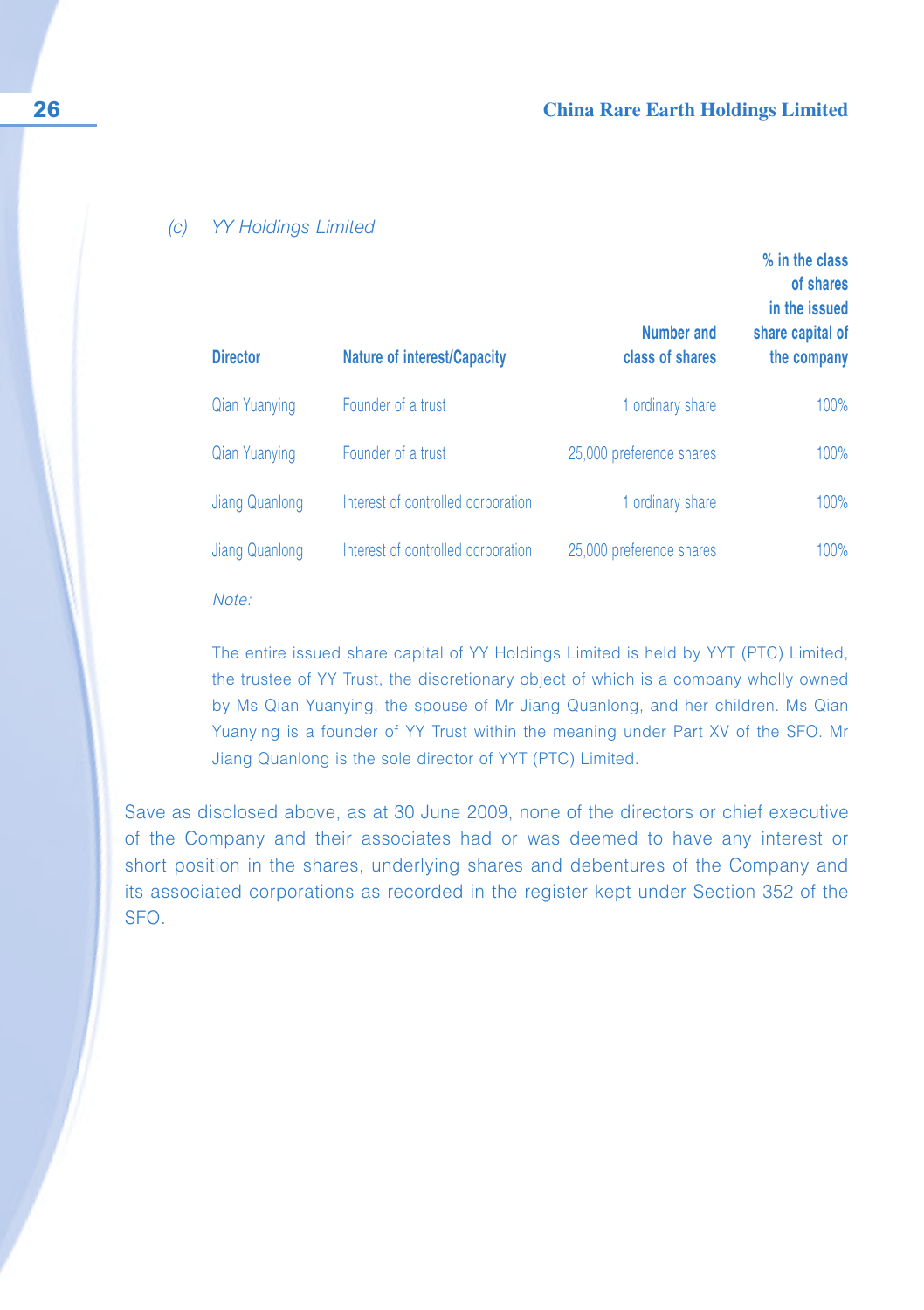## **SUBSTANTIAL SHAREHOLDERS' INTERESTS AND SHORT POSITIONS**

So far as is known to the directors, as at 30 June 2009, the interests and short positions of shareholders, other than the directors or chief executive of the Company, in the shares and underlying shares of the Company as recorded in the register kept by the Company pursuant to Section 336 of the SFO were as follows:

- 1. YY Holdings Limited, the entire issued share capital of which is held by YYT (PTC) Limited, was holding 595,200,000 shares of the Company, representing approximately 41.88% of the issued share capital of the Company as beneficial owner.
- 2. YYT (PTC) Limited was deemed to be interested in 595,200,000 shares of the Company held by YY Holdings Limited the entire issued share capital of which is held by YYT (PTC) Limited.
- 3. Martin Currie (Holdings) Limited was deemed to be holding 107,675,000 shares of the Company, representing approximately 7.58% of the issued share capital of the Company through the interest of corporations controlled by it.

Save as disclosed above, no other party, other than the directors or chief executive of the Company, had notified the Company that he had any interest or short position in the shares or underlying shares of the Company as recorded in the register kept under Section 336 of the SFO as at 30 June 2009.

## **PURCHASE, SALE OR REDEMPTION OF THE COMPANY'S LISTED SECURITIES**

There has been no purchase, sale or redemption of any of the Company's listed securities by the Group during the six months ended 30 June 2009.